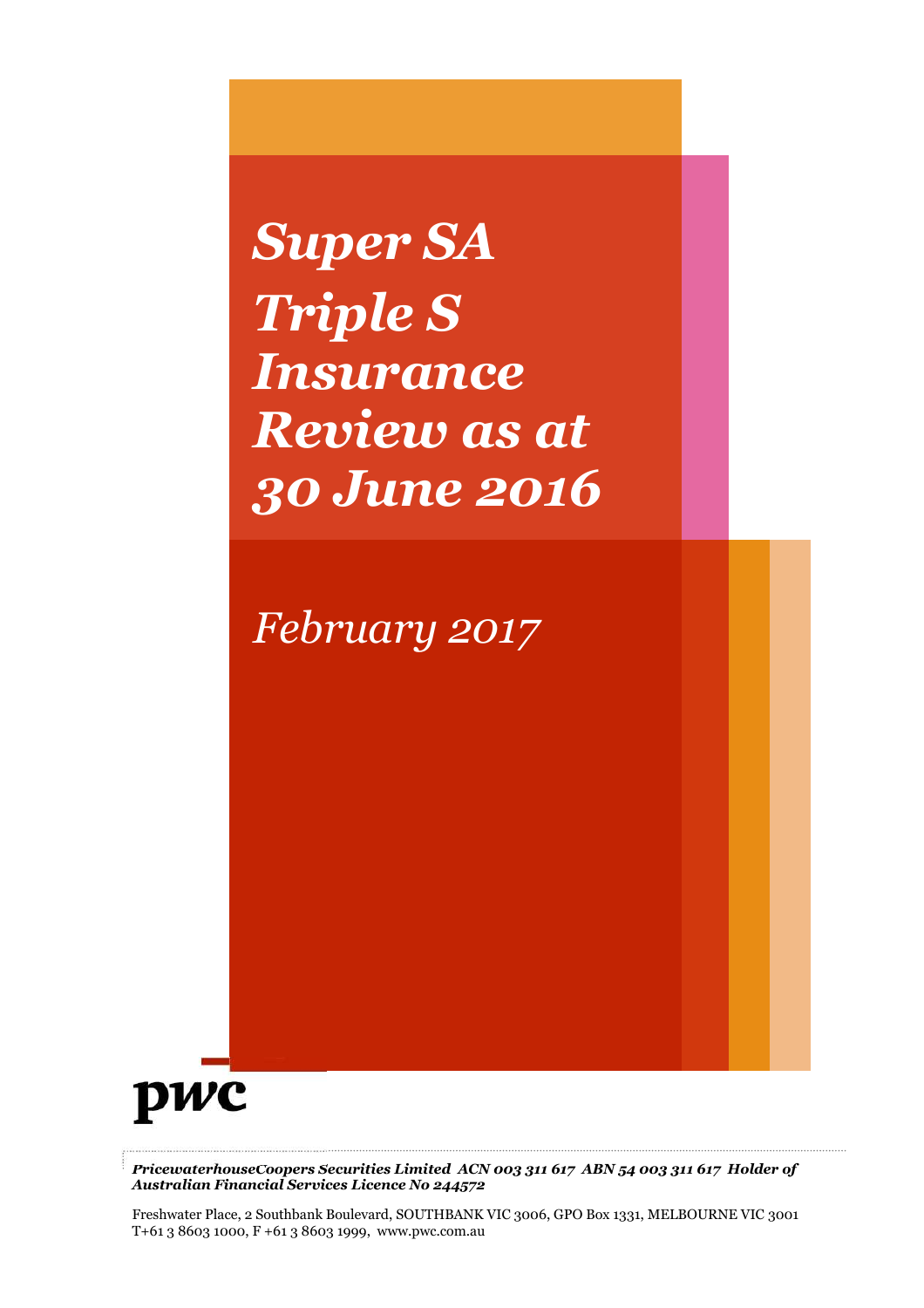# **Contents**

 $\sqrt{ }$ 

### Page

| 1. |  |
|----|--|
| 2. |  |
| 3. |  |
| 4. |  |
| 5. |  |
| 6. |  |
| 7. |  |
| 8. |  |
|    |  |
|    |  |
|    |  |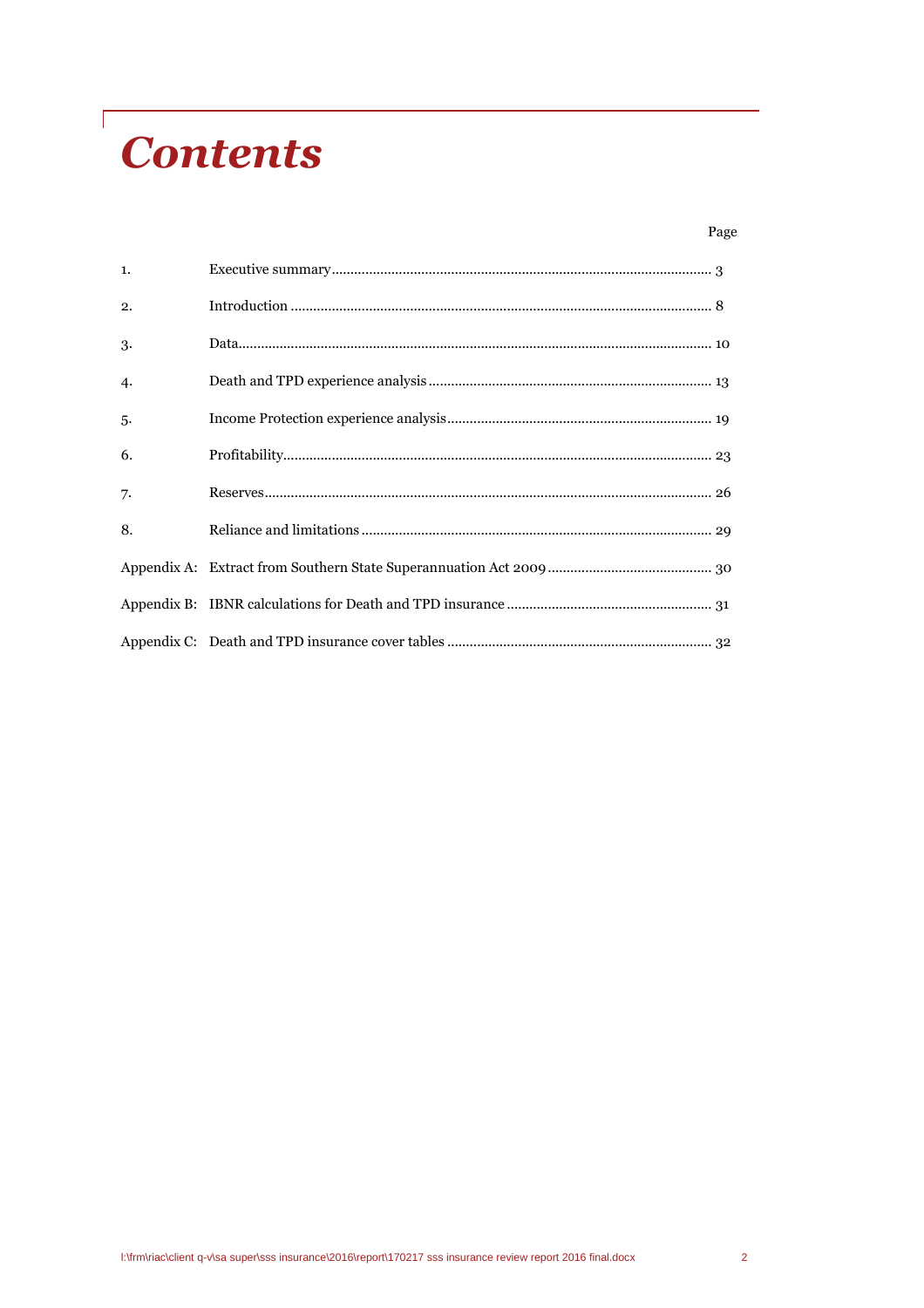## *1. Executive summary*

- 1.1 This actuarial investigation of the insurance arrangements of the Triple S Scheme is required by Section 17 of the Southern State Superannuation Act 2009. This is the sixth actuarial investigation, the previous investigation having been carried out by Catherine Nance in a report dated May 2014.
- 1.2 We were provided with electronic data by Super SA, and we are satisfied that any errors or omissions are not material. We adjusted the data to include allowance for claims which had been incurred prior to 30 June 2016, but which had not been finalised.

## *Overall conclusions*

- 1.3 The industry is continuing to experience significant increases to TPD and income protection claims. This is due to increased member engagement and awareness of superannuation related insurance benefits, and a continued increased presence of legal firms in claims.
- 1.4 The premium subsidy for death and TPD was \$3.5 million at 30 June 2016. We believe this is sufficiently supported by free reserve of \$36.8 million, and could continue to be for the next three years.
- 1.5 There has been a clear deterioration in the income protection claims experience to the point that the current level of premiums is insufficient to cover claims by \$4.2 million for 2016, based on claim rates for 2013-2016. The additional cost will be met from reserves which will deplete these reserves quickly unless the current premium rate is adjusted.
- 1.6 Current fixed cover claims are expected to be lower than premiums received for 2016 (\$0.4 million, or 10%). However, as premiums remain fixed and members age, fixed cover claims are expected to exceed premiums. Therefore, a reserve of \$10 million was established at the previous review to allow for the expected future subsidy, and we believe this continues to be appropriate.
- 1.7 Since the last valuation, Super SA has reviewed its insurance offering and made significant progress towards establishing new offerings. We have been advised that changes to the insurance offering and/or new products will not be implemented prior to October 2017 and therefore are not reflected in the experience analysis in this report.

### **Death and TPD**

- 1.8 The cost of standard cover remains approximately \$1 per unit per week, but this is high for younger members (i.e. they are paying more than the cost of claims).
- 1.9 If standard cover premiums remain at \$0.75 per unit per week in order to share part of the asset surplus with members, the expected premium subsidy is \$3.5 million per annum.
- 1.10 The reserves are sufficient to cover the premium subsidy. However, providing a subsidy for voluntary units may not be the best use of reserves.
- 1.11 Members are no longer able to apply for Fixed cover. However, members who already have Fixed cover prior to the cessation retain their current level of cover. The current fixed cover premiums exceed claims by \$0.4 million, or 10%, but will potentially run at a loss in the future. A reserve of \$10 million has been established to allow for the expected future subsidy required for fixed cover. It is expected the fixed cover reserve will be sufficient for approximately 10 years.

### **Income protection**

- 1.12 The cost of cover over the review period (2013 to 2016) has increased to 0.31% of salary after expenses, which exceeds the current premium (at 0.20% of salary). Allowing for IBNR and IBNER it is expected that claims will exceed premiums by \$4.2 million for 2016, based on claim rates for 2013-2016.
- 1.13 The additional claims cost would need to be met from the reserves and this will deplete these reserves quickly unless the premium rate is changed.
- 1.14 The industry standard approach would be to charge age based rates rather than one rate for all ages, although any change in premium rates would need to consider intergenerational issues. We understand this is one of the product design changes expected to be implemented in 2017/18.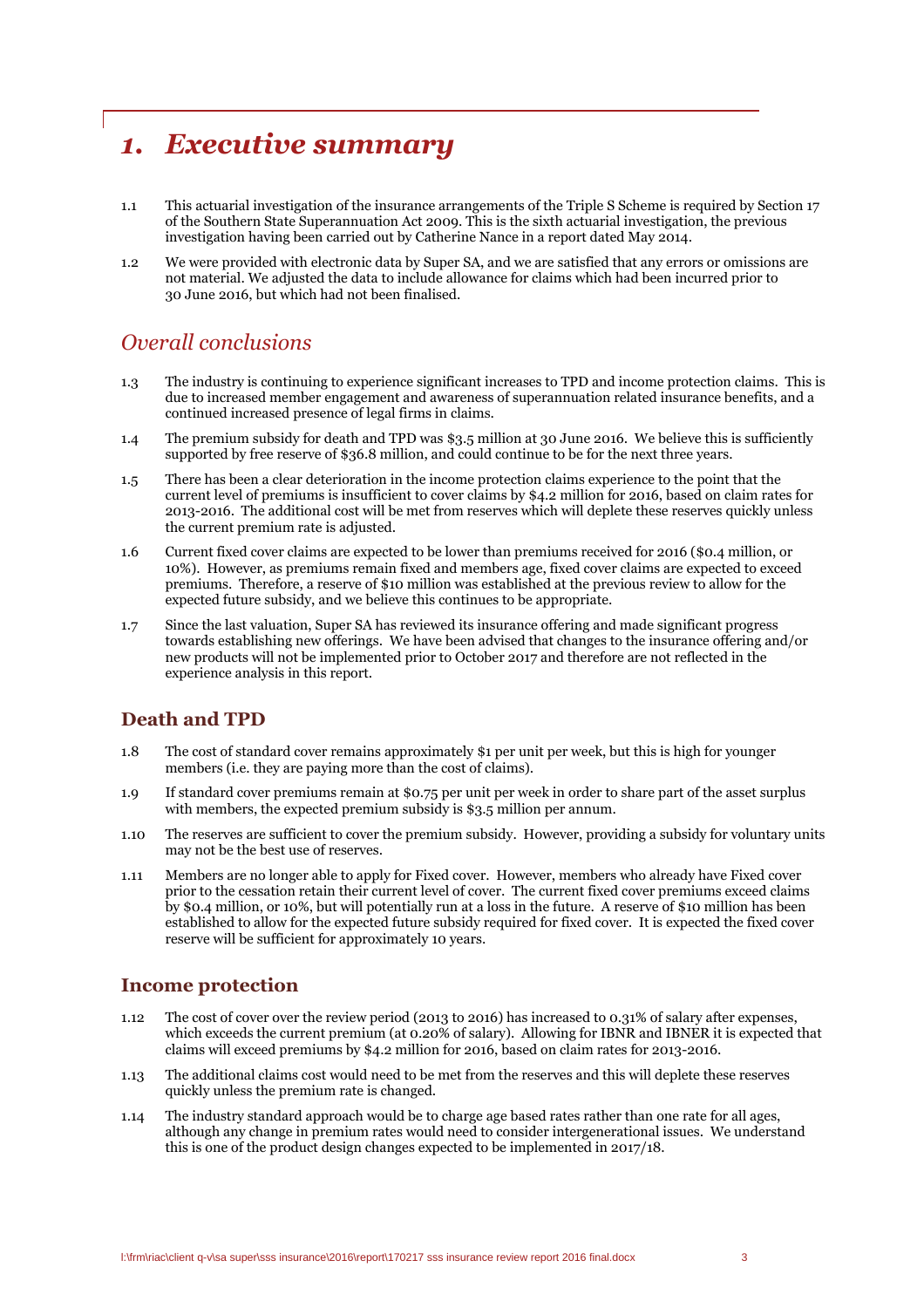### **Reserves**

- 1.15 The insurance reserves remain substantial at \$141.3 million at 30 June 2016 (compared to \$132.2 million at 30 June 2013).
- 1.16 Free reserves increased from \$34.2 million to \$36.8 million due to strong investment returns, offset by increased prudential reserves (\$45.7 million to \$48.3 million) required to cover increasing levels of expected claims.
- 1.17 We believe the Board is entitled to take the view that the free reserves remain adequate to support the current premium subsidy of Death and TPD claims for at least the next three years. However, as Income protection claims keep increasing, the additional claim cost will deplete these reserves quickly unless the premium rate is changed.

### *Death and TPD*

1.18 The Death and TPD actual claim cost (including Incurred But Not reported, "IBNR") reduced marginally from 0.10% of sum insured for 2010-2013 to 0.09% for 2013-2016.

| $2010 - 13^*$<br>total | $2013^1$ | 2014     | 2015     | 2016  | $2013 - 16*$<br>total |
|------------------------|----------|----------|----------|-------|-----------------------|
| 0.10%                  | 0.08%    | $0.08\%$ | $0.10\%$ | 0.11% | 0.09%                 |

#### **Claims as % of sum insured**

\*The 2010-13 and 2013-16 totals are four year averages and are inclusive of 2010 and 2013 respectively. All references to 2010-13 and 2013-16 throughout this report reflect the respective four year period.

- 1.19 Observations of TPD claim experience are that:
	- a. TPD claims are continuing to increase across the industry
	- b. There is an increasing presence of legal firms in claims and an increase in mental health claims
	- c. The previous claim experience may reflect apathy of members and may not be the case in the future
	- d. Previous improvements in Super SA claims management, which saw more late claims being admitted up to 2013, may have marginally corrected itself. That is, claims appear to be notified earlier for 2013- 16 than those observed for the 2010-13 period.
- 1.20 The cost of standard cover remains at approximately \$1 per unit per week, but is high for younger member (i.e. they are paying more than the cost of claims). For example, the cost of claims ranges from approximately \$0.25 per unit per week at ages 20 to 25 up to approximately \$0.44 per unit per week for ages 35 to 40, compared to the subsidised premium of \$0.75 per unit per week.
- 1.21 If standard cover premiums remain at \$0.75 per unit per week, the expected premium subsidy is \$3.5 million per annum, of which \$0.7 million is in respect of additional voluntary cover over 2 units. Given "free reserves" of \$36.8 million, a subsidised premium is sustainable, however providing a subsidy for voluntary units may not be the best use of reserves.
- 1.22 Members are no longer able to apply for Fixed cover. However, members who already have Fixed cover prior to the cessation retain their current level of cover. Currently, fixed cover premiums exceed claims, but while premiums remain fixed, expected claims will increase as fixed cover members age. Therefore, the excess premium should be considered as a contribution to reserves and hence, a reserve (\$10 million as at 30 June 2016) has been maintained for this group.

<sup>1</sup> This figure is different to the 2013 claim rate in May 2014 report (which showed a claim rate of 0.11%). It is based on actual claims reported for 2013 (rather than estimates for Incurred But Not Reported claims) and incorporates any updates to insured member information since the last review.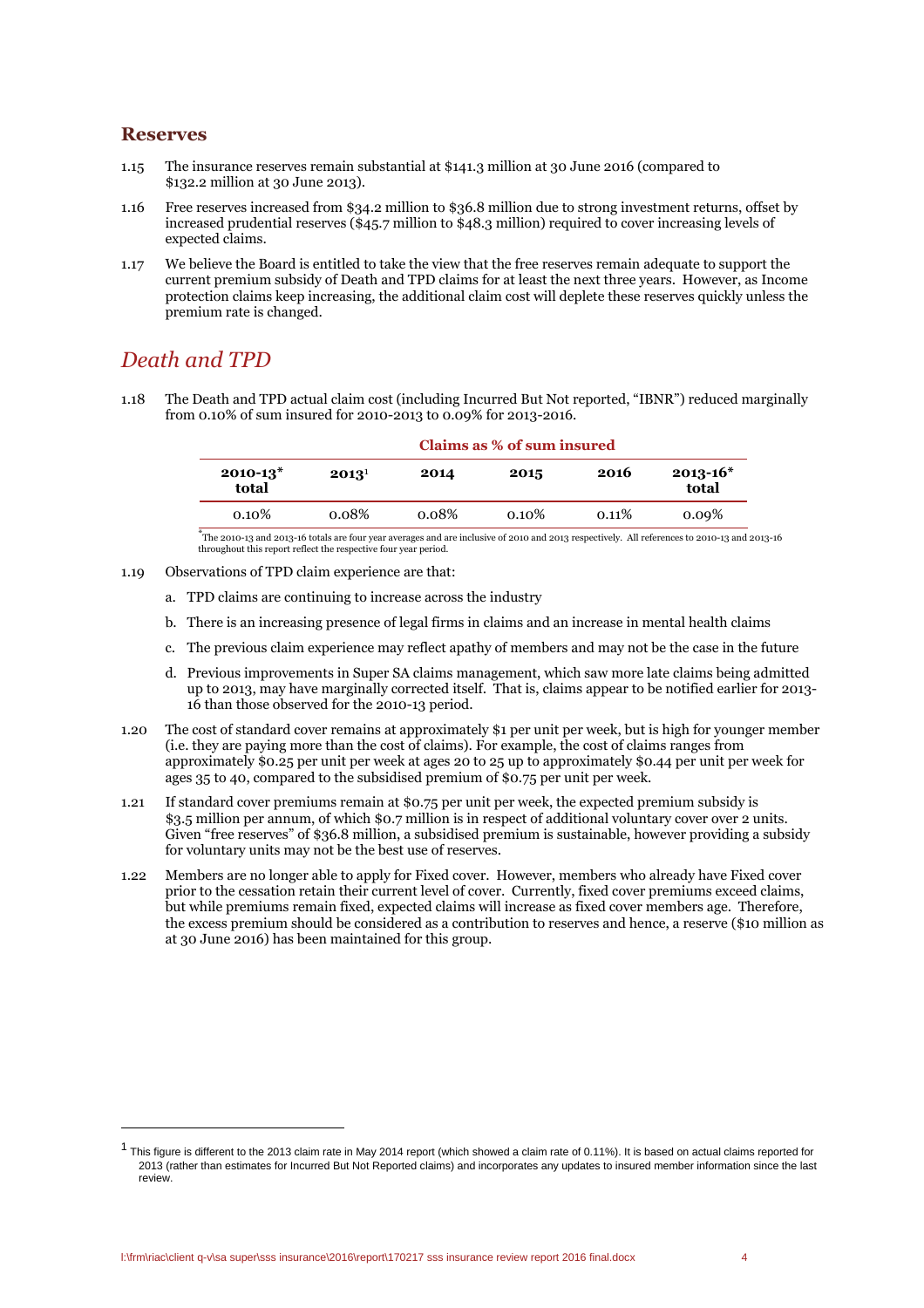## *Income Protection*

1.23 The level of Income Protection claims has been steadily increasing from 2013 to 2016, with the claim rate as a percentage of members as below:

|            | Claims as % of members |          |       |       |       |         |  |  |
|------------|------------------------|----------|-------|-------|-------|---------|--|--|
|            | 2010-13                | $2013^2$ | 2014  | 2015  | 2016  | 2013-16 |  |  |
| Claims     | 1.206                  | 351      | 432   | 445   | 471   | 1,699   |  |  |
| Claim rate | 0.41%                  | 0.43%    | 0.52% | 0.54% | 0.55% | 0.51%   |  |  |

**Claims as % of members**

1.24 The cost of Income Protection claims has been increasing and this is consistent with experience across the industry.

1.25 The claim cost as a percentage of salary insured was 0.25% for 2013-2016, but has been increasing through the period. The claim cost experience is lower than the claim rate experience (shown above) mainly due to low average duration of claims (including adjustment for Incurred But Not Enough Reported, "IBNER"<sup>3</sup>).

### **Claims as % of salary insured (cost of claims, excluding allowance for insurance admin fees) 2010-13 2013<sup>4</sup> 2014 2015 2016 2013-16 Claims cost as % of salary** 0.20% 0.18% 0.26% 0.27% 0.29% 0.25% **Average duration (yrs)** 0.59 0.68 0.66 0.65

- 1.26 The cost of Income Protection benefits for 2010-13 was 0.20% of salaries (after allowing for IBNER and IBNR). Since 2013, claims experience has continued trending upwards, averaging 0.25% for 2013-16, and reaching 0.29% for 2016. The claims costs were 0.27% for 2013-16 and 0.31% for 2016 after allowing for insurance administration fees<sup>5</sup>.
- 1.27 The industry standard approach would be to charge age based rates rather than one rate for all ages, however any changes in premium rates would need to consider intergenerational issues.

### *Reserves*

- 1.28 The insurance reserves increased by 7% from 2013 to 2016 to \$141.3 million (2.2% per annum). This was mainly due to favourable investment returns, which averaged 8.9% per annum for 2013 to 2016 (13.8% in 2014, 9.4% in 2015 and 3.8% in 2016).
- 1.29 There was a \$15.1 million gain on reserves in 2014, which was offset by losses in 2015 and 2016 (\$4.7 million and \$1.4 million respectively) as premiums were less than payments and expense outflows.

 $^2$  This figure is different to the 2013 claim rate in May 2014 report (which showed 385 claims and a claim rate of 0.46%). It is based on actual claims reported for 2013 (rather than estimates for Incurred But Not Reported claims and Incurred But Not Enough Reported claims) and incorporates any updates to insured member information since the last review.

 $^3$  Incurred But Not Enough Reported (IBNER) claims, allows for additional payments to be made for Income protection in progress.

<sup>4</sup> This figure is different to the 2013 claim rate in May 2014 report (which showed claims cost of 0.20%). It is based on actual claims reported for 2013 (rather than estimates for Incurred But Not Reported claims and Incurred But Not Enough Reported claims) and incorporates any updates to insured member information since the last review.

<sup>5</sup> Estimated based on Insurance Administration Fees from accounts (\$1.1m for 2016).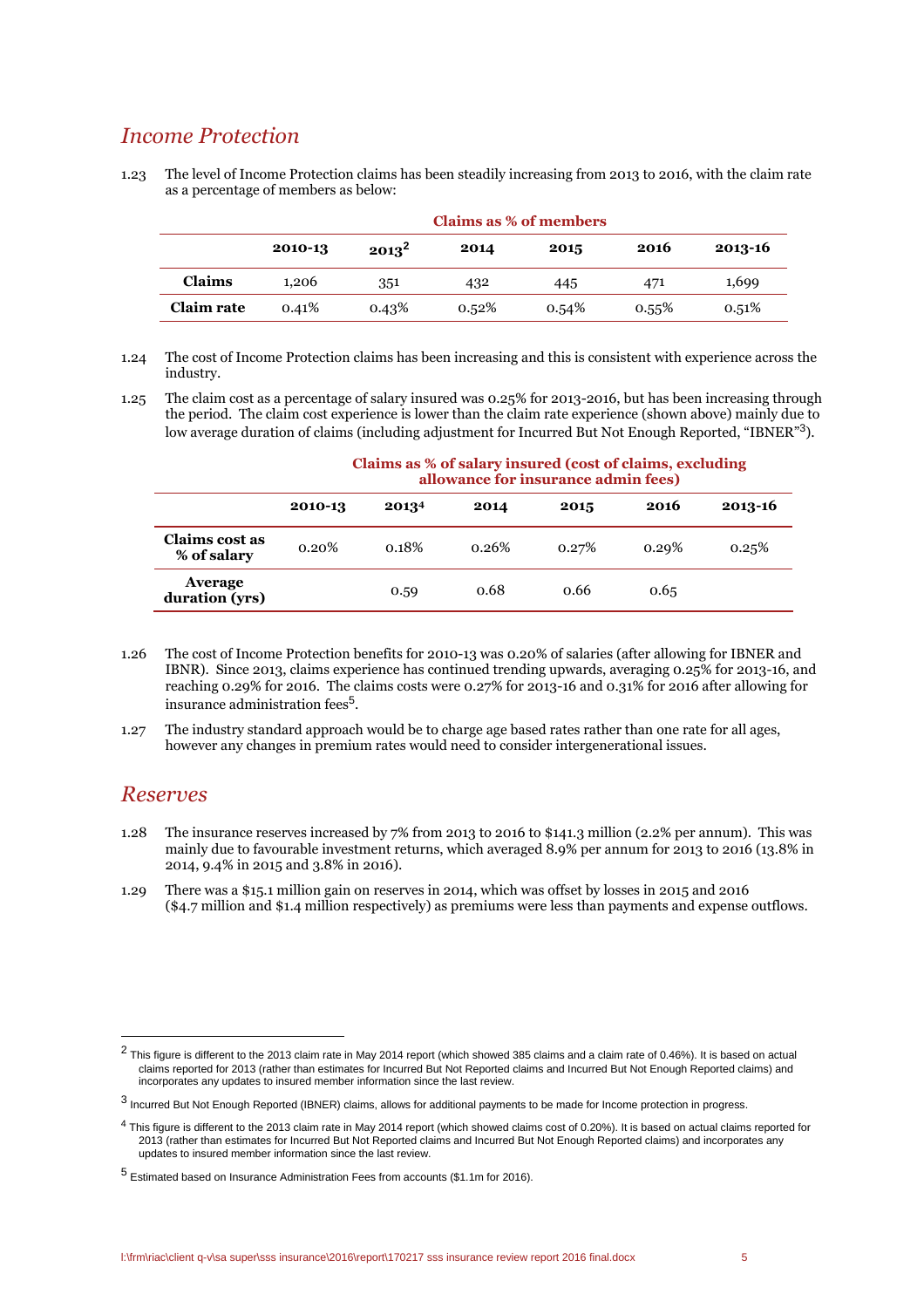

1.30 The level of recommended Prudential Reserves (\$48.3 million) and self-insurance reserves (\$56.2 million) leave "free reserves" of \$36.8 million, increased from \$34.2 million in 2013. Going forward, free reserves will meet the cost of the death, TPD and income protection premium subsidies, and any additional costs in the event that prudential and self-insurance reserves are insufficient.

| \$ million                                     | <b>Death and</b><br><b>TPD</b> | <b>Income</b><br><b>Protection</b> | <b>Total at</b><br>30/06/16 | <b>Total at</b><br>30/06/13 |
|------------------------------------------------|--------------------------------|------------------------------------|-----------------------------|-----------------------------|
| Insurance reserve <sup>1</sup>                 | 124.5                          | 16.7                               | 141.3                       | 132.2                       |
| Prudential Reserves                            |                                |                                    |                             |                             |
| <b>IBNR &amp; IBNER<sup>2</sup></b>            | (15.1)                         | (13.2)                             | (28.3)                      | (25.7)                      |
| <b>Fluctuation reserve</b>                     | (5.0)                          | (5.0)                              | (10.0)                      | (10.0)                      |
| Fixed Cover Reserve <sup>3</sup>               | (10.0)                         | 0.0                                | (10.0)                      | (10.0)                      |
| <b>Total Prudential Reserves</b>               | (30.1)                         | (18.2)                             | (48.3)                      | (45.7)                      |
| Self-insurance Reserves                        |                                |                                    |                             |                             |
| Asset resilience reserve                       | (4.5)                          | (2.7)                              | (7.2)                       | (6.8)                       |
| Contingency reserve                            | (27.1)                         | (21.9)                             | (49.0)                      | (45.5)                      |
| <b>Total Self Insurance</b><br><b>Reserves</b> | (31.6)                         | (24.6)                             | (56.2)                      | (52.3)                      |
| <b>Expected 'free reserves'</b>                | 62.8                           | (26.1)                             | 36.8                        | 34.2                        |
| <b>Ongoing Subsidy</b>                         |                                |                                    |                             |                             |
| Standard default cover                         | (2.3)                          |                                    | (2.3)                       | (2.3)                       |
| Voluntary cover                                | (1.2)                          |                                    | (1.2)                       | (1.1)                       |
| Income protection <sup>4</sup>                 |                                | (4.2)                              | (4.2)                       | $\overline{\phantom{0}}$    |
| <b>Total subsidy</b>                           | (3.5)                          | (4.2)                              | (7.7)                       | (3.3)                       |

1 Insurance reserve of \$141.3m was split into Death and TPD and Income Protection based on Triple S accounts.

<sup>2</sup> Includes allowance for higher than expected IBNR & IBNER at 50%.

<sup>3</sup> Estimated based on current member cohort.

4 Income protection subsidy show the current cost of claims in excess of premiums (based on 2016 exposure and 2013- 16 claim rates).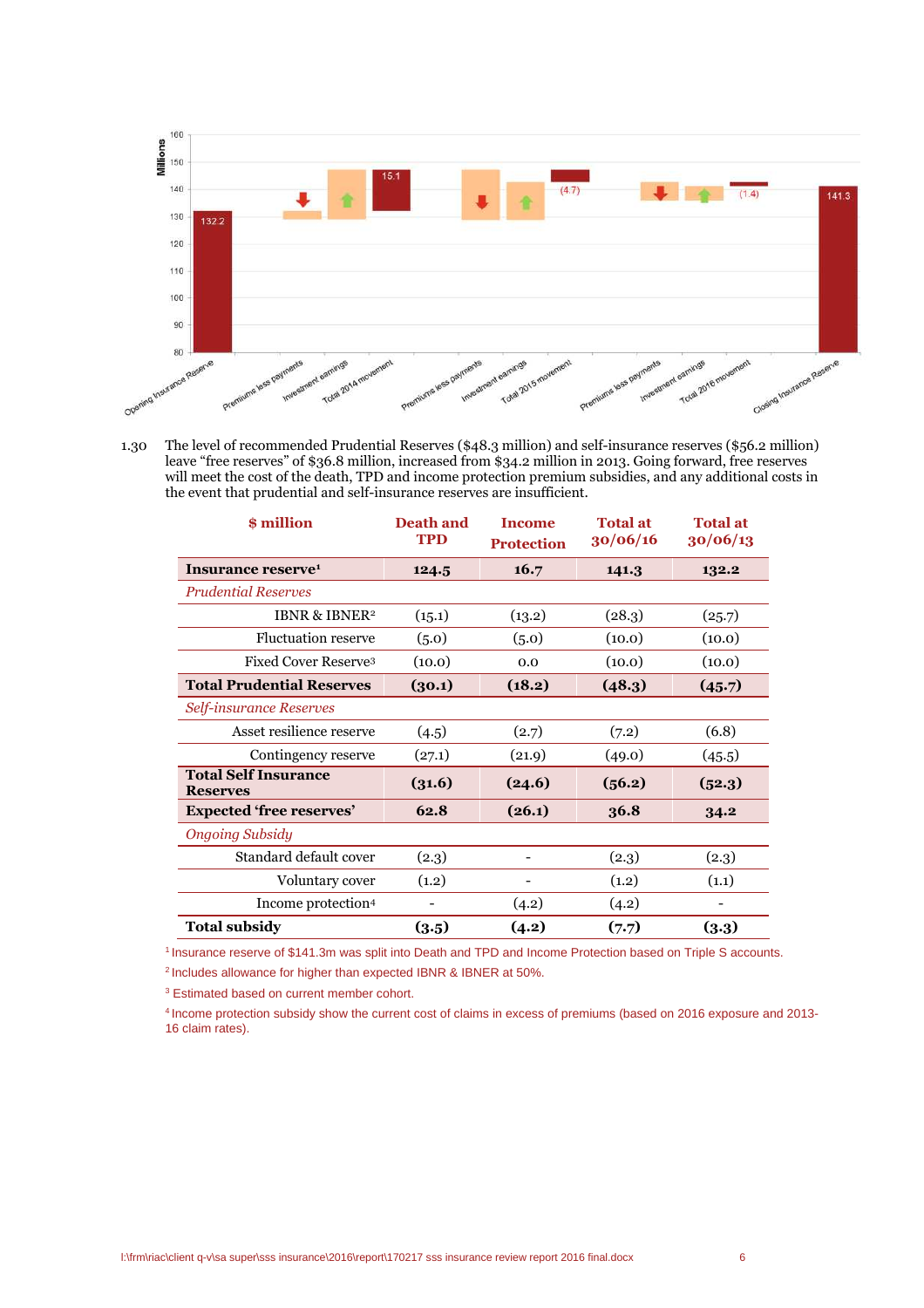1.31 The insurance reserves remain substantial, at \$141.3 million at 30 June 2016. With free reserves of \$36.8 million, we believe they remain adequate to support the current premium subsidy of Death and TPD claims for at least the next three years. However, as Income protection claims keep increasing, the additional claim cost will deplete these reserves quickly unless the premium rate is changed.

 $H$ 

Catherine Nance FIAA Retirement Incomes and Asset Consulting *Authorised Representative (#265248) of PricewaterhouseCoopers Securities Ltd*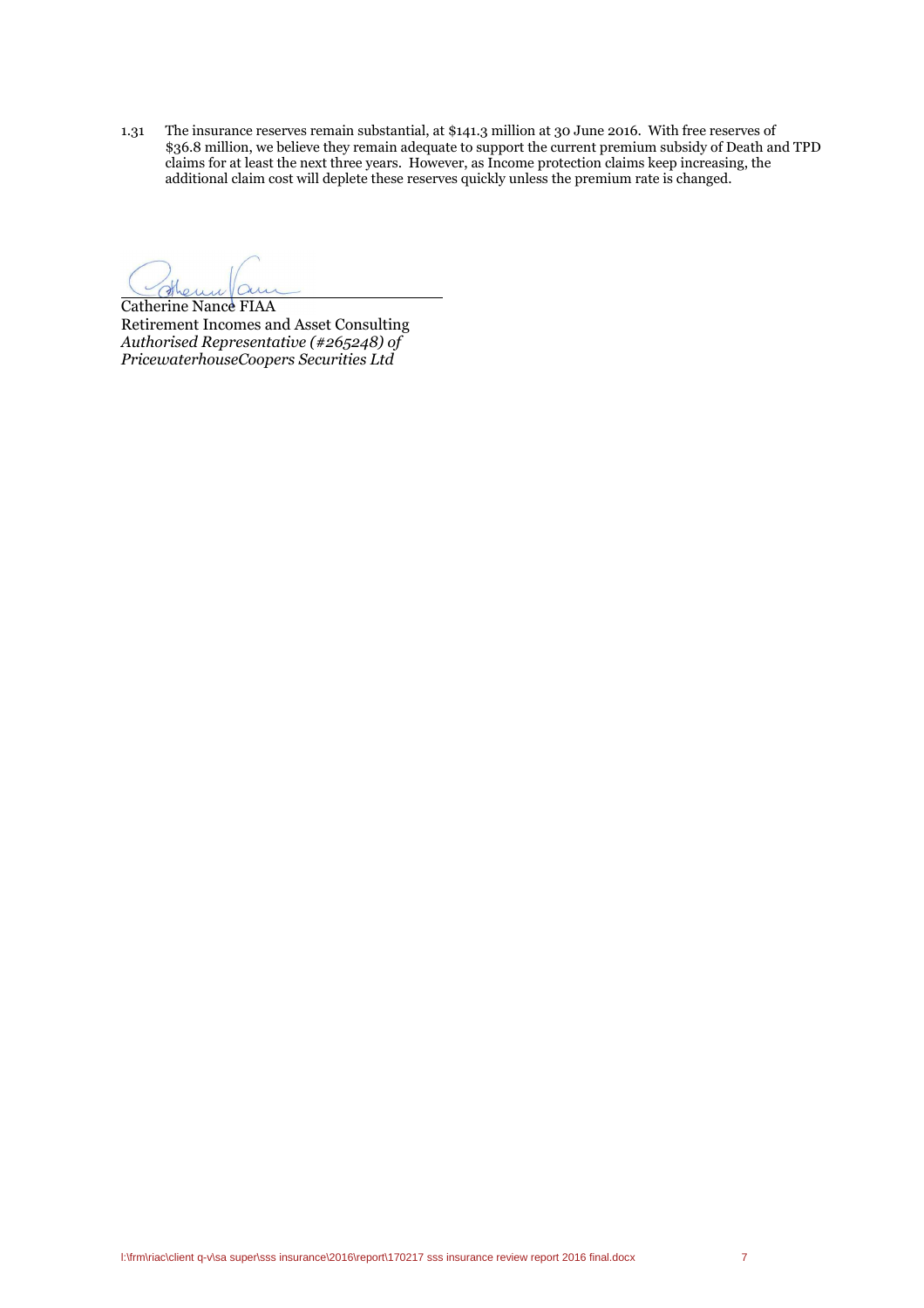## *2. Introduction*

## *Purpose and scope of report*

- 2.1 This report has been prepared at the request of the Department of Treasury and Finance of South Australia, acting on behalf of Super SA as required by Section 17 of the *Southern State Superannuation Act 2009* (see Appendix A).
- 2.2 The valuation date for this report is 30 June 2016.
- 2.3 The previous triennial report was prepared as at 30 June 2013 by Catherine Nance of PwC.

## *Changes since the last investigation*

- 2.4 Due to the Commonwealth Government's Stronger Super reforms along with a significant rise in the volume and value of insurance claims, Super SA have reviewed its insurance offering and claims assessment maturity. Since the last valuation, significant process has been made towards establishing new offerings, including the establishment of a revised scheme.
- 2.5 Also, since 13 November 2014, members are no longer able to apply for Fixed units of cover. Members who already have Fixed cover prior to the cessation of this offering retain their current level of cover.
- 2.6 Members with Fixed insurance can only increase their level of cover by opting out of Fixed insurance and switching to Standard cover. Members with Fixed Insurance also have the option of reducing their level of Fixed cover.
- 2.7 There have been no other significant changes to the benefits since the last investigation.

### *Insurance arrangements provided by Triple S*

#### *Death and Total and Permanent Disablement (TPD)*

- 2.8 Triple S provides Death and Total and Permanent Disablement (TPD) insurance (with TPD including terminal illness) paid as a lump sum. All members, including those who work part time or who are employed on a casual basis, are entitled to insurance cover. Casual employees may choose not to have insurance.
- 2.9 There are two alternatives:
	- a. Standard Cover for a fixed weekly premium of \$1 per unit per week (which is subsidised from reserves to \$0.75 per unit per week), the insurance is a specific dollar amount of insurance which varies with current age, up to age 65. The default insurance is two "units" of Standard cover (6 units for Police and Ambulance), and members may apply for additional units, subject to evidence of good health.
	- b. Fixed Cover the fixed cover offers insurance up to age 65, in units of \$75,000 each. The premium is also fixed, and is based on the age at which the cover is taken out. Since 13 November 2014 members are no longer able to apply for Fixed units of cover. Members with Fixed insurance can only increase their level of cover by opting out of Fixed insurance and switching to Standard cover.
- 2.10 The maximum insurance cover a member can hold is \$1,500,000 or \$750,000 if the employee is employed on a casual basis.
- 2.11 Lump Sum Scheme, Pension Scheme and Police Pension Scheme members, who are also members of Triple S, do not automatically receive two units of Standard cover. However, these members can apply to purchase insurance through Triple S in addition to the insurance provided through their current super scheme.
- 2.12 Spouse members have the option of applying for voluntary Death insurance cover, subject to evidence of good health. The maximum insurance cover a spouse member can hold is \$1,500,000.
- 2.13 The insurance and premiums for Standard and Fixed cover are included as Appendix C.
- 2.14 Death and TPD Insurance does not cover medical conditions that existed at the time of joining Triple S, for a period of six months.
- 2.15 Approval of a TPD benefit requires permanent incapacity for all kinds of work of at least 60% or more of total incapacity.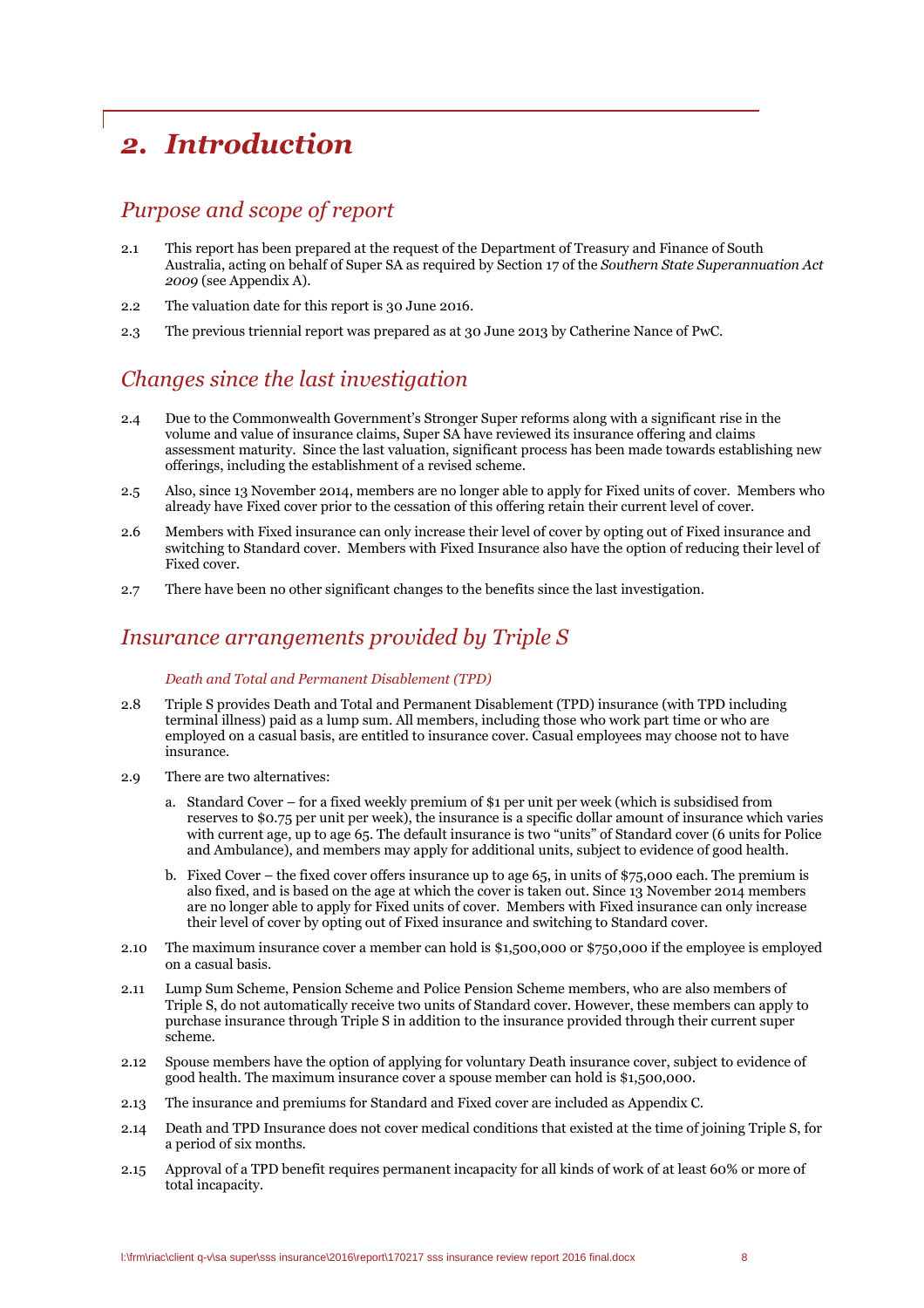#### *Income protection insurance*

- 2.16 Triple S provides Income Protection insurance, payable as a fortnightly income for a limited period following temporary disablement.
- 2.17 The benefit is 75% of salary for a period of up to 24 months, up to age 60, with a waiting period of 30 days. The premium for this benefit is 0.2% of the member's salary.
- 2.18 Income Protection insurance is provided automatically to most members of Triple S. Casual members are not automatically provided with Income Protection insurance but can elect to be covered (subject to evidence of good health), and members with income protection elsewhere may opt out of Income Protection insurance (excluding Police and Ambulance).

## *Future changes to insurance offering and experience*

- 2.19 In FY2018 Super SA expect to implement a number of changes to both death and TPD and income protection arrangements. As these changes are yet to be implemented they do not impact on this review.
- 2.20 Since the previous valuation, Return to Work Act 2014 (SA) has now replaced the former Workers Rehabilitation and Compensation Act 1986 (SA) in its entirety. Under the new Act:
	- a. new criteria apply for whether an injury is compensable,
	- b. generally, entitlement to weekly payments ceases after 2 years, and
	- c. the new emphasis is on getting injured employees back to work.
- 2.21 The latter changes will be expected to lead to higher claims, particularly for income protection, as members replace workers compensation benefits with payments from the Triple S scheme. The extent of the impact of the expected changes will be assessed in a report subsequent to this review.

### *Statement of compliance*

- 2.22 Our advice to you constitutes Prescribed Actuarial Advice as defined in the Code of Professional Conduct (the Code) issued by the Institute of Actuaries of Australia and our advice complies with the Code in this respect.
- 2.23 The report has been prepared in accordance with Professional Standard 400, issued by the Institute of Actuaries of Australia.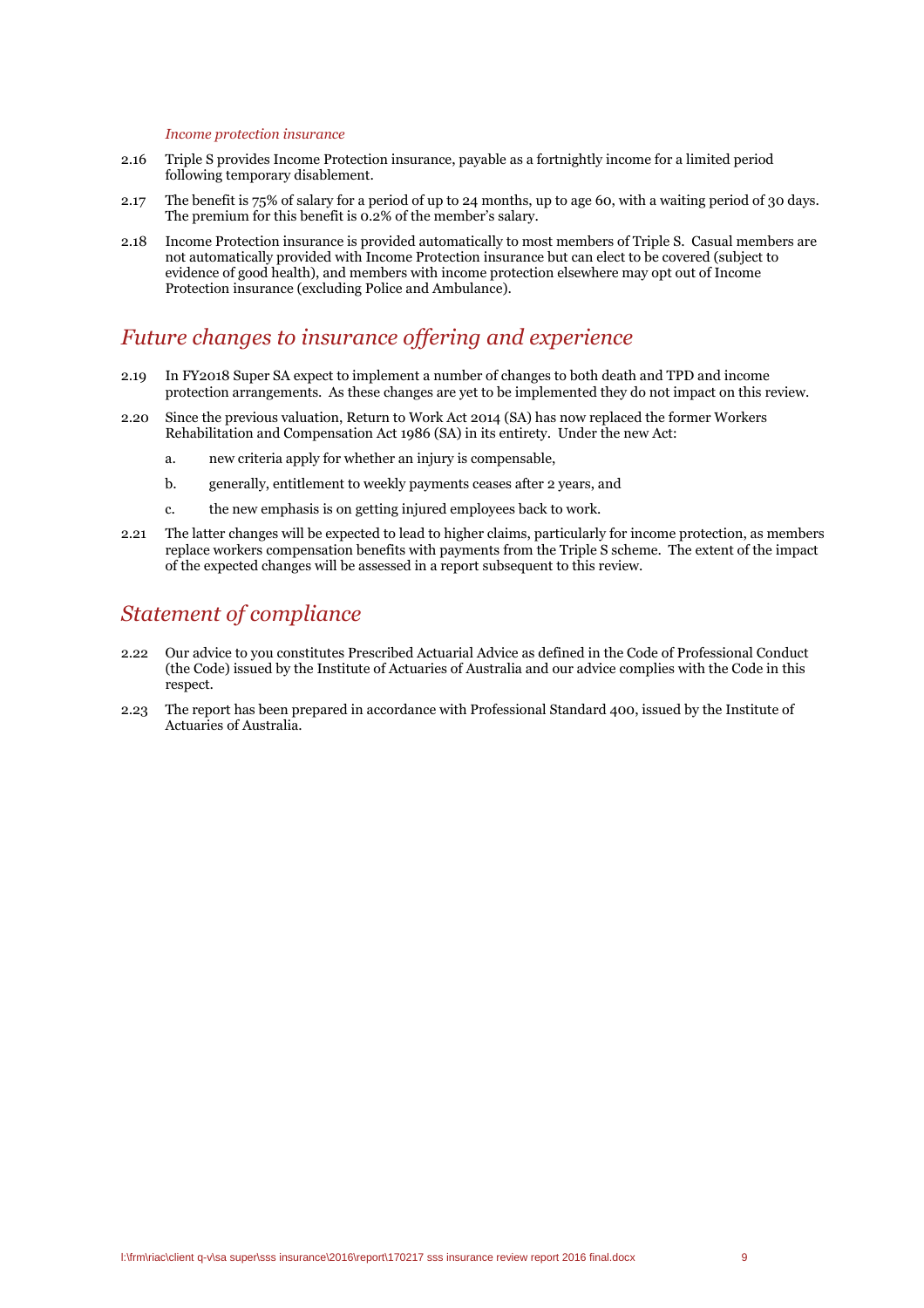## *3. Data*

## *Data provided*

- 3.1 The data was provided by Super SA as an Access database containing details of all members of Triple S who were covered for insurance between 1 July 2009 and 30 June 2016.
- 3.2 We carried out data validation checks and were satisfied that overall the data appears to be reasonable when compared with the previous triennial valuation as at 30 June 2013.
- 3.3 Overall, we believe the data is reasonable. However, we do not assume any responsibility for the accuracy or completeness for the data provided to us.

## *Approach*

- 3.4 This investigation covered the four year period to 30 June 2016 ("investigation period") because the insurance benefits were relatively consistent over this period. The previous investigation covered the period up to 30 June 2013, so the investigations overlap by one year. We considered this useful as a way of checking on the consistency of the two investigations.
- 3.5 We note that some information provided for the period before 30 June 2013 has been updated since the previous valuation, and hence the 2013 results have been updated from those in the May 2014 report. We don't believe this will have a material impact to the overall results and consider the update to be a refinement on the 2013 results as it is based on more up-to-date information.
- 3.6 We extracted relevant data from the database into a spreadsheet and analysed the claims experience separately for Death and TPD insurance and Income Protection, for each of the four years of the investigation, and for the whole period.
- 3.7 Members with "cover##" of more than zero are considered insured members for death and TPD for the applicable year (where "##" refers to the applicable financial year). Members with a salary of more than zero and a "cl\_ttd##" flag of "Y" are considered insured members for income protection for the applicable year.
- 3.8 We grouped the data into five yearly age groups, as in the previous investigation, because there is insufficient data to produce meaningful results for individual ages.
- 3.9 We have examined the experience both by number of claims, and by amounts of insurance.

## *Death and TPD*

3.10 A summary of the data in respect of Death and TPD insurance is set out below, separated by cover type.

|                    | 1 Unit | 2 Units | 6 Units <sup>1</sup> | <b>Voluntary</b> | <b>Total</b><br><b>Standard</b> | <b>Fixed</b><br>cover | <b>Total</b><br><b>Cover</b> |
|--------------------|--------|---------|----------------------|------------------|---------------------------------|-----------------------|------------------------------|
| Number of members  | 816    | 78.006  | 3,181                | 18,293           | 100,296                         | 5,995                 | 106,291                      |
| Total cover (\$m)  | 28     | 7,621   | 1.120                | 2,841            | 11,610                          | 2,723                 | 14,332                       |
| Average cover (\$) | 34,334 | 97,695  | 352,120              | 155,289          | 115,754                         | 454,165               | 134,841                      |
| <b>Total units</b> | 816    | 156,012 | 19,086               | 90,947           | 266,861                         | 40,730                | 307,591                      |

<sup>1</sup> Police and Ambulance only

3.11 The number of insured members increased to 106,291 as at 30 June 2016, compared to 101,456 at 30 June 2013. We note that the number of insured members at 30 June 2013 for the previous review was 105,831 (4,375 higher) which is potentially due to the processing delay for resignations. A similar decrease in the number of insured members may be expected as at 30 June 2016 as updated data becomes available.

3.12 Total sum insured increased 7% to \$14.3 billion as at 30 June 2016, from \$13.4 billion as at 30 June 2013.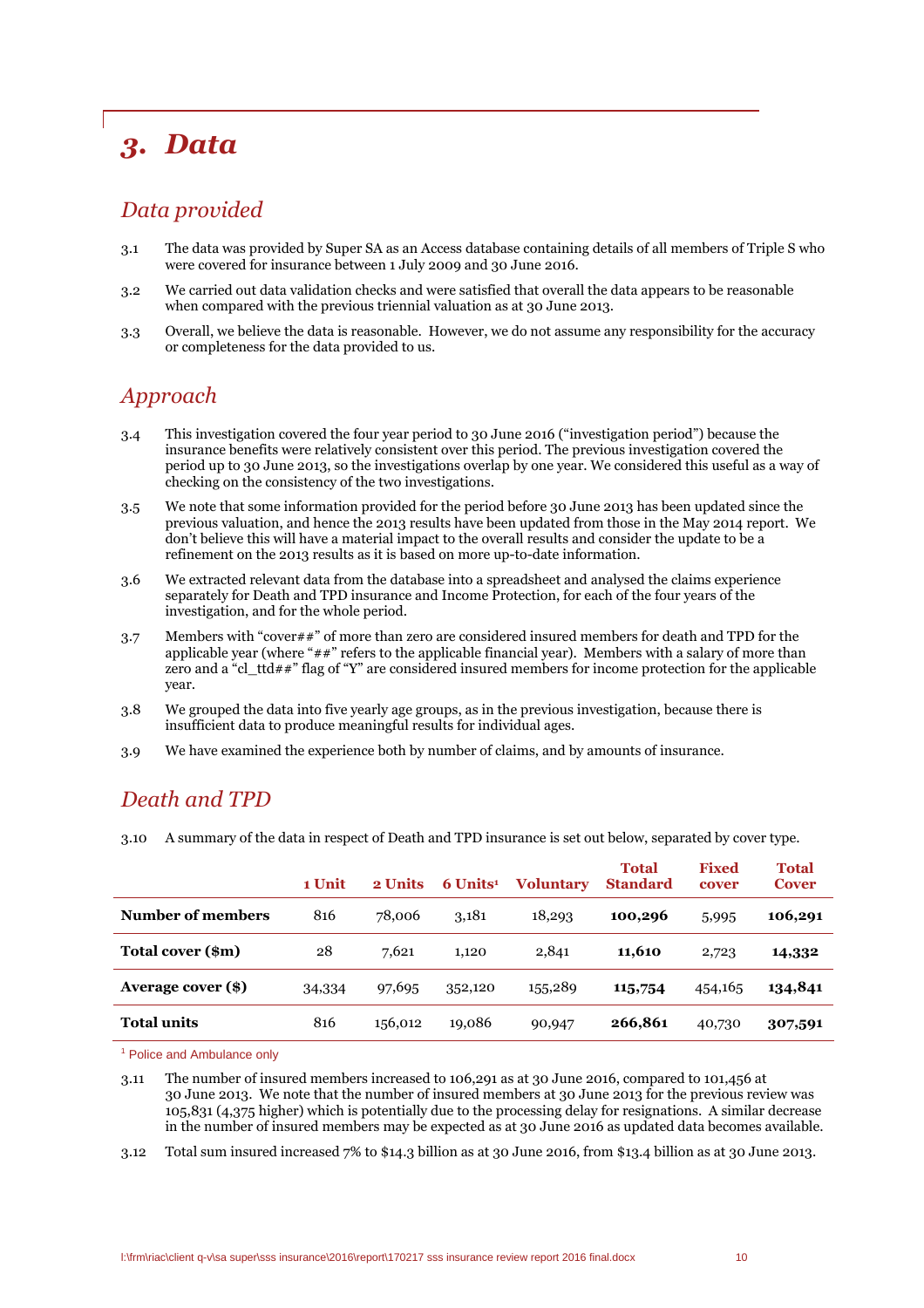3.13 The number of insured members and overall age distribution has remained relatively unchanged, as shown below.



Number of members in each age group at 30 June

3.14 Similarly, the sum insured by age has increased steadily over the period, as shown below, from an average of \$131,592 to \$134,841 (2%) over the 3 year period.



Sums insured (\$m) in each age group at 30 June

### *Breakdown of cover types*

- 3.15 Fixed cover members:
	- a. represent 6% of total members, but 19% of the total sum insured (6% of total members, 18% of total sum insured in 2013)
	- b. accounted for 37 claims (6% of total number and 26% of total claim amount) during the investigation period (25 claims and 5% of total number and 16% of total claim amount in 2013).
- 3.16 Voluntary cover members:
	- a. represent 17% of total members, with 20% of sum insured (19% of total members, with 20% sum insured in 2013)
	- b. accounted for 195 claims (34% of total number and 30% of total claim amount) during the investigation period (200<sup>6</sup> claims in 2010-13, which accounts for 38% of total number and 42% of total claim amount).

 $^6$  The 2013 report stated 69 claims but this wasn't over the full investigation period, so should have read 200.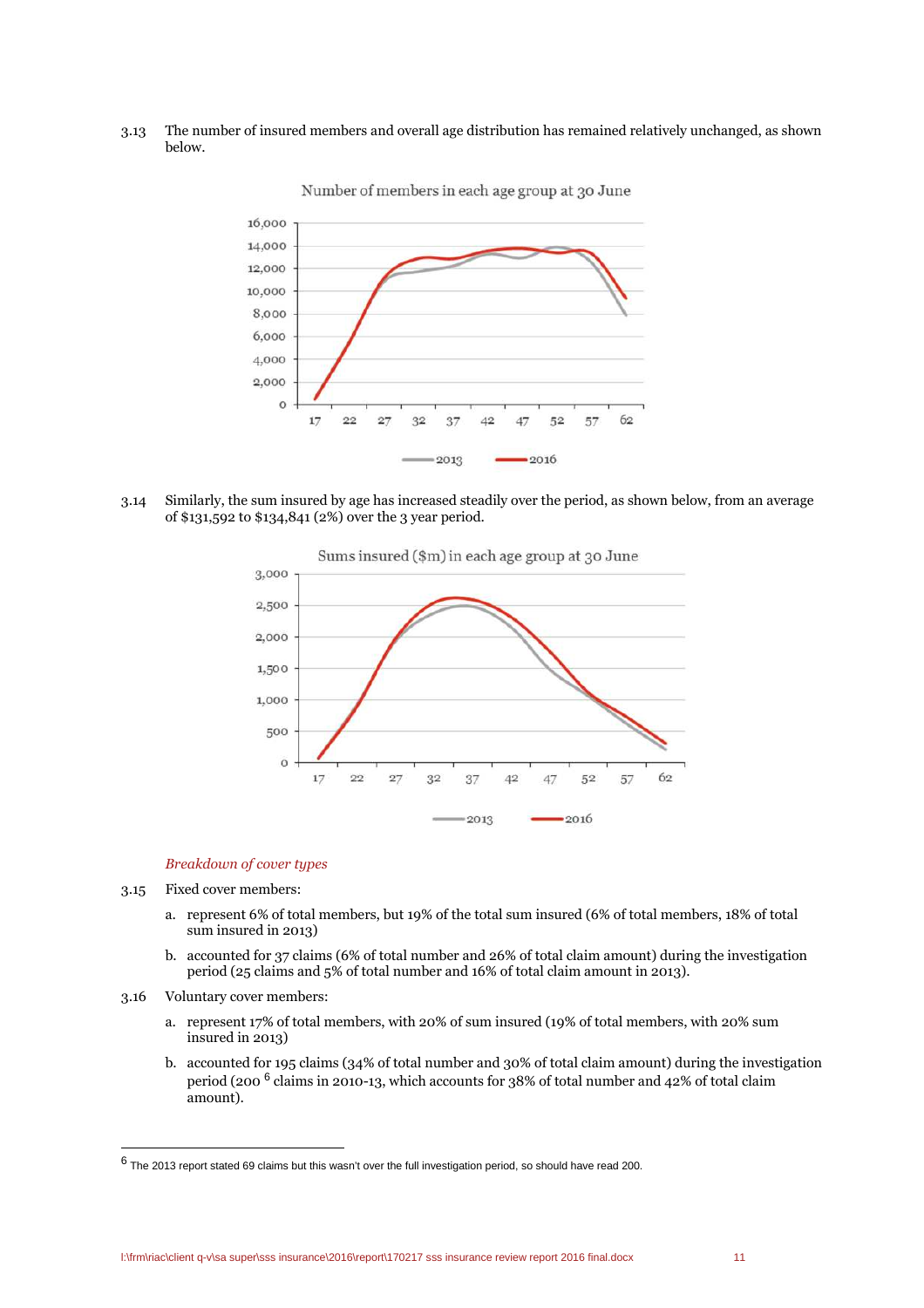3.17 The Triple S Insurance Scheme consists mainly of active members in the Triple S fund (approx. 99%). Other groups include:

| a. Flexible rollover product: | 675 members (471 members) |
|-------------------------------|---------------------------|
| b. Spouses:                   | 99 members (104 members)  |
| c. Salary sacrifice:          | 129 members (127 members) |
| d. SA Select:                 | 98 members (133 members). |

3.18 Throughout the report, the claims experience refers to all members unless stated, as the number of members (and claims) in each sub group (fixed, voluntary and other groups) is too small to be statistically significant.

### *Income Protection*

3.19 The number of members with Income Protection cover increased 6% from 30 June 2013, from 82,723 members to 87,516 members as at 30 June 2016 and the total salary of members with cover increased 15% (from \$5.2bn to \$6.1bn). We note that the number of insured members at 30 June 2013 for the previous review was 86,544 (3,821 higher) which is potentially due to the processing delay for resignations. A similar decrease in the number of insured members may be expected as at 30 June 2016 as updated data becomes available.



3.20 The average Income Protection benefit for insured members is \$51,868 per annum as at 30 June 2016, based on 75% of the average salary of \$69,158. This has increased 2.9% per annum from 30 June 2013 when the average benefit was \$47,544 (average salary \$63,392).



### **Salary of members with IP cover**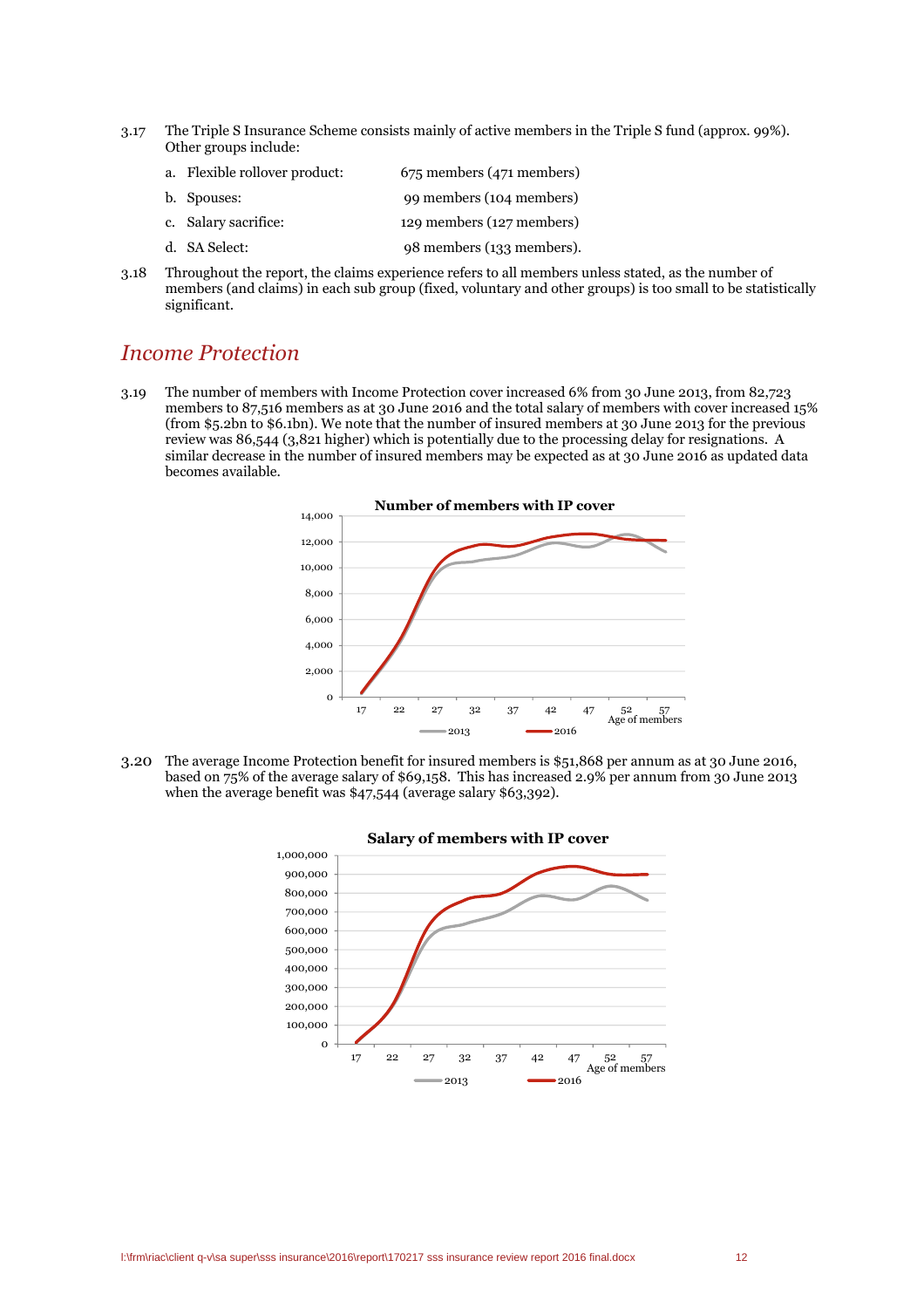## *4. Death and TPD experience analysis*

## *Adjustment for incurred but not reported (IBNR) claims*

- 4.1 The data provided to us was effective at 30 June 2016, and was produced towards September 2016.
- 4.2 Claims are recognised on the administration system not when they occur, but when they are approved, which can take a number of months.
- 4.3 This means that a number of claims which occurred prior to 30 June 2016 are not included in the data, because they are still being processed. We need to estimate and include the value of these claims, to ensure we capture all claims occurring in the period under review. This is similar to the way in which accounts need to include expenses which have been accrued but not yet incurred.
- 4.4 We analysed the historic delay between date of claim and date of settlement. Because the date of exit shown in the data is always the date of leaving employment, we were also provided with date of last employer contribution, which we were advised was suitable as an estimate of date of claim.
- 4.5 Historically, industry observed delay periods have showed approximately:
	- a. 90% of claims being reported within 6 months and 98% within 12 months for death claims
	- b. 50% of claims being reported within 6 months, 80% within 12 months and 90% within 24 months for TPD claims.
- 4.6 More recently however, funds are receiving more late claims, particularly for TPD. This is due in part to increased member engagement and awareness, and a continued increased presence of legal firms in claims.
- 4.7 Super SA experience was showing slightly lower delays from that in 2010-13. TPD claim delays are similar to the historical observations above, and are showing increasing numbers of late claims in more recent years. The results are summarised in Appendix B.
- 4.8 For the 2013 review, we were advised that TPD claims management has been made more rigorous, increasing approval times, which could explain alignment to industry averages for TPD claims. Death claims are now checked by Claims Management before payment which may have be delaying some payments. A slight improvement in delays has been observed, offsetting the increase shown for 2010-13, suggesting some potential efficiencies have been gained now the new process has been in place for a few years.
- 4.9 A review of claims advised to have been incurred in 2013 (based on data in 2016) showed the potential claims (31 claims) and IBNR (72 claims or 66% of claims) that was included for the 2013 valuation was slightly overstated compared to the actual experience (84 claims in addition to the 77 already notified at 2013, resulting in 161 actual claims for 2013). Additional reserves were also held in 2013 to cover IBNR being higher than expected, at a level of 50% of IBNR.

|                                                                               | 2010 | 2011    | 2012         | 2013          | <b>Total</b> |
|-------------------------------------------------------------------------------|------|---------|--------------|---------------|--------------|
| Claims in 2013 data<br>(unadjusted for IBNR)                                  | 157  | 142     | 148          | 77            | 524          |
| Potential claims (1)<br>(% of claims in 2013 data)                            |      |         | 19<br>(13%)  | 31<br>(40%)   | 50           |
| IBNR claims $(2)$<br>(% of claims with potential)                             |      |         | 23<br>(14%)  | 72<br>(66%)   | 95           |
| Number of expected claims<br>(% of claims with potential and<br><b>IBNR</b> ) | 157  | 142     | 191<br>(29%) | 179<br>(133%) | 669          |
|                                                                               |      |         |              |               |              |
| Actual claims in 2016 data                                                    | 159  | 142     | 161          | 161           | 623          |
| <b>Actual/Expected</b>                                                        | 101% | $100\%$ | 84%          | 89%           | 93%          |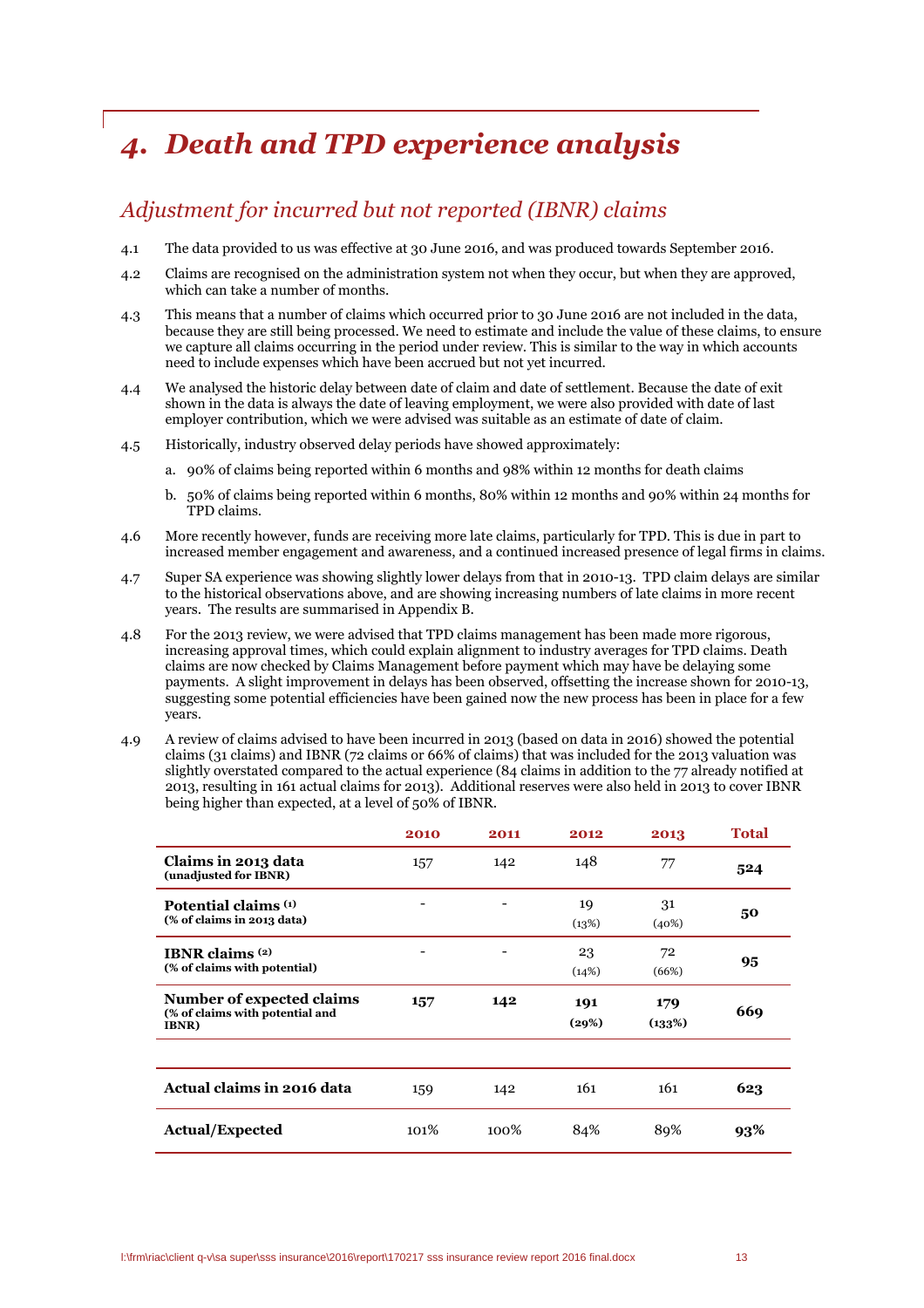<sup>1</sup> Potential claims are claims arising from pending and declined claims at 30 June 2013, assuming 85% of all TPD claims will be approved. 43 claims that were declined or pending at 30 June 2013 were subsequently approved. This compares to an allowance of 50 potential claims.

<sup>2</sup> IBNR claims are determined as 66% of the known 2013 claims, after allowing for potential claims, e.g. for 2013: (77 + 31) x 66% = 72 IBNR claims.

- 4.10 Overall, after allowing for potential and IBNR, actual claims were 16% lower than expected in 2012 and 11% lower in 2013.
- 4.11 Based on the observed delay pattern, review of 2013 IBNR allowance and industry trends, the IBNR allowance for 2016 has been determined as follows:

| % of claims                 | 2015  | 2016           |
|-----------------------------|-------|----------------|
| Death potential claims      | $1\%$ | 0 <sup>%</sup> |
| <b>TPD</b> potential claims | 4%    | 38%            |
| <b>Death IBNR</b>           | 6%    | 59%            |
| <b>TPD IBNR</b>             | 20%   | 66%            |
|                             |       |                |

- 4.12 So for TPD claims for 2016, allowances for pending and declined claims which may be approved in the future is estimated at 38% of claims known at 30 June 2016, and claims which have been incurred but not notified are assumed to be 66% of the claims known at 30 June 2016.
- 4.13 The following table shows impact on claim amounts (\$'000)

| <b>Claims known at 2016</b>                                 | 2013        | 2014        | 2015   | 2016   | Total  |
|-------------------------------------------------------------|-------------|-------------|--------|--------|--------|
| <b>Amount of claims</b><br>(unadjusted for IBNR)            | 10,933      | 10,298      | 11,457 | 6,318  | 39,005 |
| Amount of potential claims $(1)(2)$                         | $\mathbf 0$ | $\mathbf 0$ | 320    | 1,840  | 2,160  |
| <b>Amount of IBNR claims</b>                                | 0           | $\mathbf 0$ | 1,912  | 6,690  | 8,602  |
| <b>Amount of claims</b><br>(with potential and IBNR)        | 10,933      | 10,298      | 13,688 | 14,848 | 49,767 |
| <b>Total potential and IBNR</b><br>allowance <sup>(2)</sup> |             |             | 19%    | 135%   |        |

<sup>1</sup> Potential claims are claims arising from pending and declined claims at 30 June 2016, assuming 90% of all claims will be approved

<sup>2</sup> The average TPD claim size for 2013-2016 is \$66,000 (\$63,000 - \$68,000); average size for Death claims is \$68,000 (\$55,000 - \$92,000). As this is lower than the assumed claim size of \$90,000 adopted in the previous valuation, we have reduced the average claim size assumption to \$80,000 for death and TPD claims for potential and IBNR claims.

- 4.14 The potential claim amount of \$1.840 million in 2016 is based on 23 potential claims and an average claim size of \$80,000. Similarly, the estimated IBNR of \$6.690 million in 2016 is determined based on approximately 84 IBNR claims. Please refer to Appendix B for more details on the number of Death and TPD claims and allowances for 2013 to 2016.
- 4.15 The overall claims amount (including potential and IBNR) is increasing from \$10.9 million for 2013 to \$14.8 million for 2016 (36% increase or 11% p.a.). This is due to:
	- a. Increased sum insured of 7% from 2013 to 2016, or 2.4% p.a. (from \$13.3 bn to \$14.3 bn)
	- b. Increased average claim size of 7% from 2013 to 2016, or 2.4% p.a. (from \$67,907 to \$72,916)
	- c. Increased frequency of claim of 23% from 2013 to 2016, or 7% p.a. (see section below)
- 4.16 The allowance for IBNR claims is \$8.6 million of claims, which is up from \$8.5 million in 2013. The actual IBNR could still be higher than \$8.6 million (based on past experience) so an allowance of 50% of IBNR is maintained for claims being higher than expected (\$4.3 million).
- 4.17 The number of claims and amount of claims following this point in the report include the IBNR allowance (unless advised otherwise).
- 4.18 The effect of the IBNR on the actual number of claims for Death and TPD Insurance for 2013 to 2016 is detailed in Appendix B.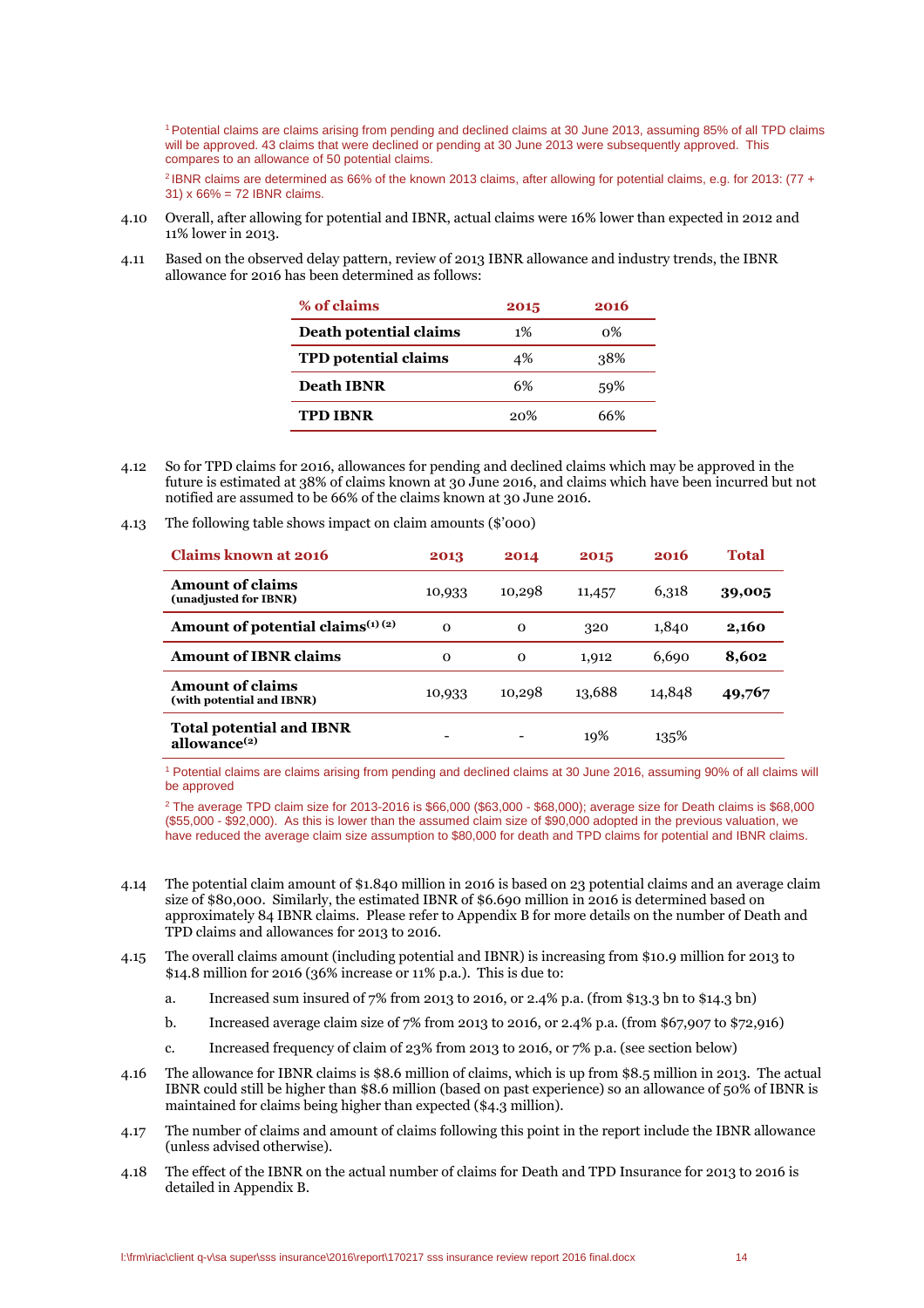## *Claims experience by number of claims*

4.19 The claim rates for Death and TPD Insurance, based on the number of claims and the number of insured members, are shown below:



4.20 By way of explanation:

- a. The solid red line shows the rate of claim for each age group, relative to the expected rate implied by the current insurance rates, net of expenses.
- b. The dotted red lines show the "95% confidence interval", i.e. the true claim rates should be somewhere within the dotted lines with a 95% probability.
- c. The shaded bars in the background show the number of members in each age group. The dotted confidence intervals are narrowest where there is the most data.
- d. The grey dashed line shows previous equivalent rates from the 2010-2013 investigation (claims rate of 0.17% of number of members).
- 4.21 The graph shows that the 2013-16 claim rate based on number of number of claims exceeds the premiums for members over approximately age 40.
- 4.22 Over the review period, claim rate rose from 0.16% of members insured in 2013 to 0.20% in 2016.
- 4.23 The average claim rate over the 3 year period (2013-16) remain relatively stable compared to the previous 2010-13 period at 0.17% (down from 0.20% from 2007-10).

|                          | Claims as % of members insured |       |       |       |                  |  |  |  |
|--------------------------|--------------------------------|-------|-------|-------|------------------|--|--|--|
| 2010-13<br>2013<br>total |                                | 2014  | 2015  | 2016  | 2013-16<br>total |  |  |  |
| 0.17%                    | 0.16%                          | 0.17% | 0.18% | 0.20% | 0.17%            |  |  |  |

#### **Claims as % of members insured**

## *Claims experience by amount of claims*

4.24 The claim rates for Death and TPD Insurance, based on the amount of claims and the sum insured, are shown below: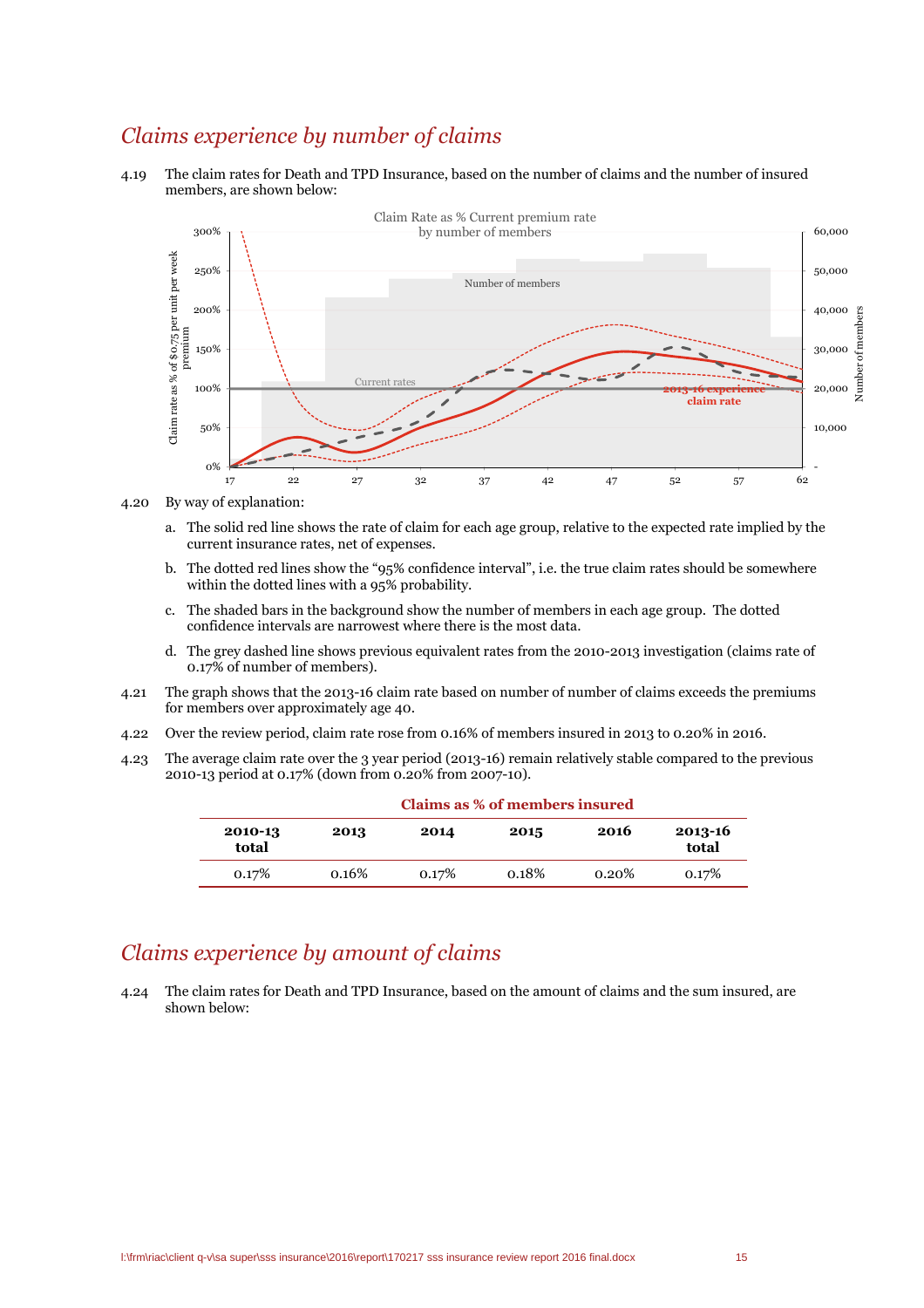



- 4.26 The cost of claims (including IBNR) has marginally reduced from 0.10% for 2010 to 2013 to 0.09% for 2013 to 2016.
- 4.27 For all age groups over 25, the claim rate for 2013-16 was lower than that for 2010-13. This was primarily due to:
	- a. Less claims arising for 2013 than allowed for in the IBNR (26% lower based on claim amounts as average claim amount and number of claims are less than assumed)
	- b. More favourable claim experience in 2014, being 22% lower than the 2010-13 experience

### Offset by

c. Higher claims for 2015 and 2016 (after IBNR) compared to 2010-13 experience, 2% and 8% respectively.

| 2010-13<br>total | 2013  | 2014  | 2015     | 2016  | 2013-16<br>total |  |  |
|------------------|-------|-------|----------|-------|------------------|--|--|
| $0.10\%$         | 0.08% | 0.08% | $0.10\%$ | 0.11% | 0.09%            |  |  |

#### **Claims as % of sum insured**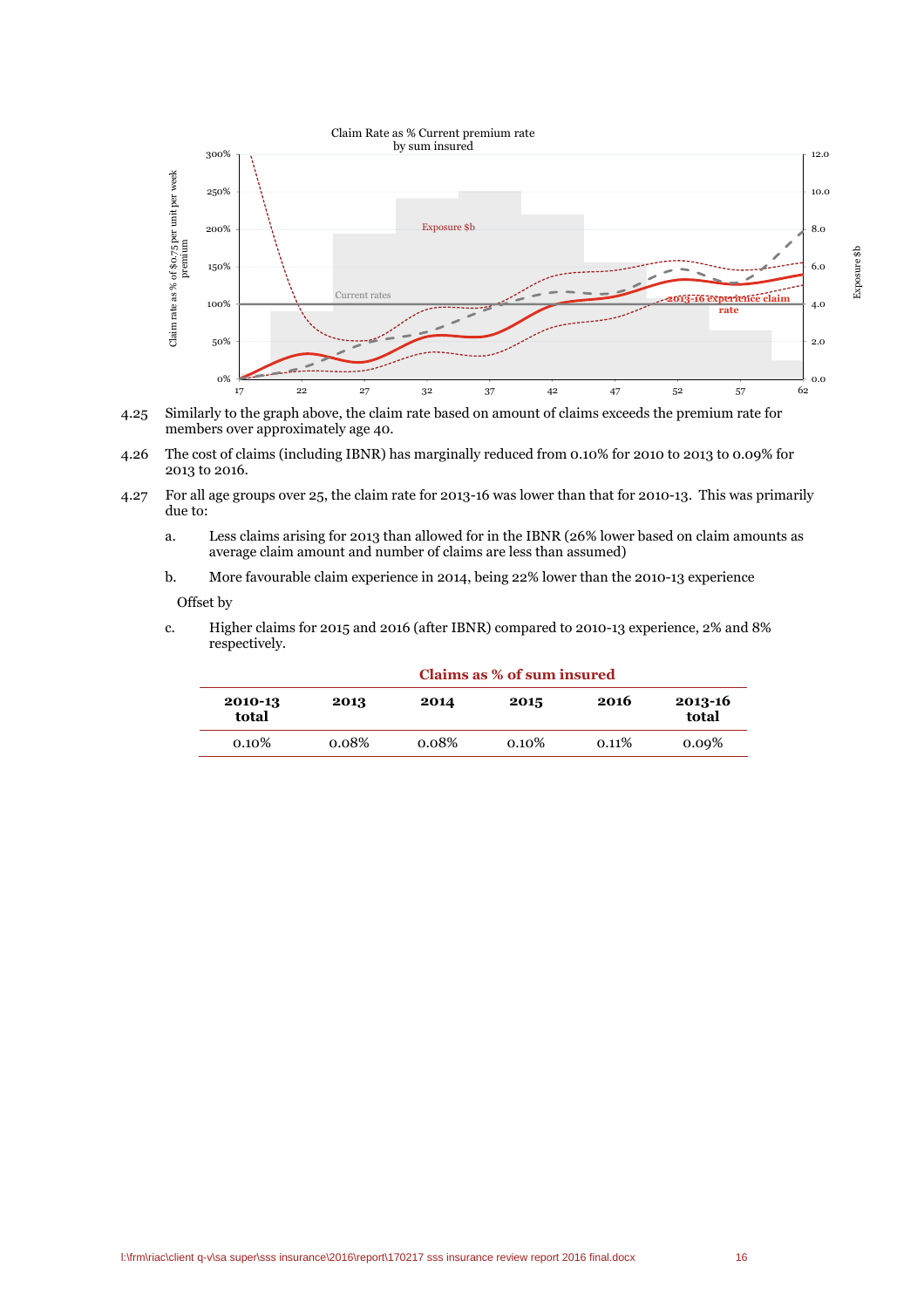## *Claims payment experience*

<sup>4.28</sup> Actual payments made in 2016 appear significantly higher than other years for TPD (as shown in the chart below).



4.29 There is a clear increase in the number of TPD claims paid, especially since 2011. The number of claims paid has increased 87% (from 69 to 129), with the amount of claims 145% higher. This is partly due to there being more insured members and an increase in the average claim size. The higher claims paid is also a result of the increase in the rate of claims (as discussed earlier). This increase is consistent with observations across the industry.

| Number of claims <sup>1</sup> | 2010 | 2011 | 2012 | 2013 | 2014 | 2015 | 2016 |
|-------------------------------|------|------|------|------|------|------|------|
| Death paid in year            | 65   | 62   | 66   | 45   | 66   | 58   | 57   |
| TPD paid in year              | 89   | 69   | 80   | 95   | 110  | 105  | 129  |
| Total paid in year            | 154  | 131  | 146  | 140  | 176  | 163  | 186  |
| Death claims in year          | 67   | 65   | 66   | 54   | 59   | 55   | 26   |
| TPD claims in year            | 92   | 77   | 95   | 107  | 112  | 96   | 71   |
| Total claims in year          | 159  | 142  | 161  | 161  | 171  | 151  | 97   |

<sup>1</sup> Payments are the actual payments made in a year, whereas claims incurred are the claims that arise in any year but due to the assessment process may be paid out in later years.

- 4.30 For years to 2013, figures may be different to those in the 2013 report due to:
	- a. Updated information reassigning claims to different years, and/or approving previously declined/withdrawn/deferred claims or vice versa
	- b. New claims arising which hadn't been reported at 30 June 2013.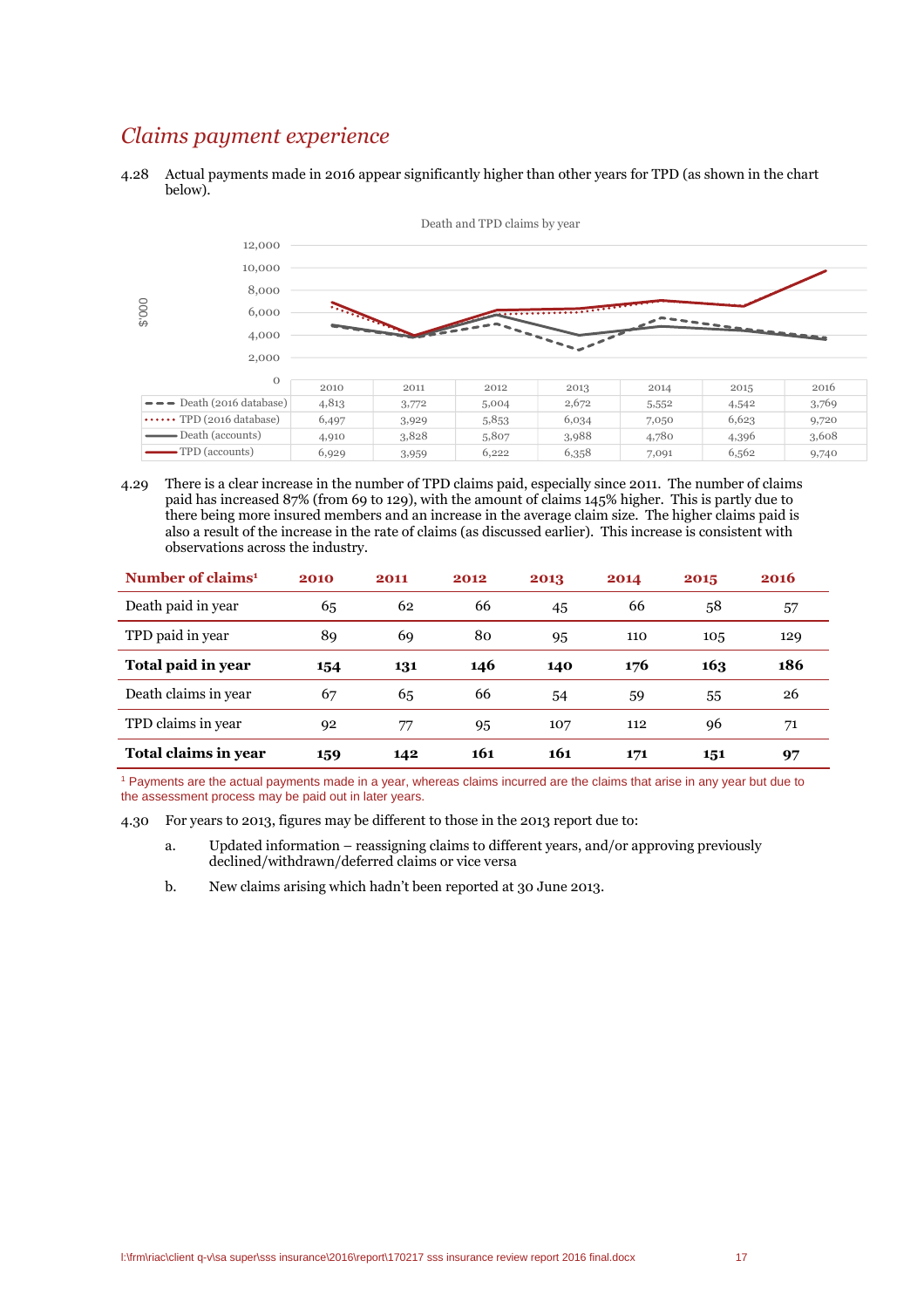## *Death and TPD analysis by 'Group'*

4.31 The insurance data enables analysis by pre-defined groups, however these designations do not allow for occupational analysis. The table and chart below detail the results for each group.

| Group                                  | <b>Sum insured</b><br>$2013 - 16$ (\$m) | Number of<br>claims 2013-16 | <b>Total claims</b><br>$2013 - 16$ (\$m) | <b>Claim rate</b><br>2013-16 (% of<br>sum insured) | <b>Average</b><br>claim size |
|----------------------------------------|-----------------------------------------|-----------------------------|------------------------------------------|----------------------------------------------------|------------------------------|
| Health                                 | 12,809                                  | 263                         | 19.0                                     | 0.15%                                              | 72,120                       |
| <b>Education</b>                       | 14,039                                  | 179                         | 10.5                                     | 0.08%                                              | 58,811                       |
| <b>Police</b>                          | 5,813                                   | 12                          | 1.6                                      | 0.03%                                              | 129,500                      |
| <b>Correctional</b><br><b>Services</b> | 823                                     | 29                          | 2.7                                      | 0.32%                                              | 92,731                       |
| <b>Emergency</b>                       | 987                                     | 4                           | 0.1                                      | 0.01%                                              | 31,500                       |
| <b>Other</b>                           | 19,165                                  | 219                         | 15.5                                     | 0.08%                                              | 70,775                       |
| No group                               | 721                                     | 9                           | 0.4                                      | 0.06%                                              | $\Omega$                     |
| <b>Overall</b>                         | 54,358                                  | 715                         | 49.8                                     | 0.09%                                              | 69,650                       |

4.32 The analysis shows, similar results to previous years:

- a. Correctional Services are exhibiting a high claim rate, though actual claim rate is highly uncertain due to statistically small number of claims
- b. Police exhibiting largest average claim size due to higher level of default units (6 units compared to 2 units for other members)
- c. Overall average claim rate 0.09% and claim size \$69,650 (0.10% and \$75,817 in 2013)
- d. All rates are indicative only as the small number of claims per group makes rates unreliable.
- 4.33 The chart below illustrates these results, where the size of the bubble represents the average claim size.

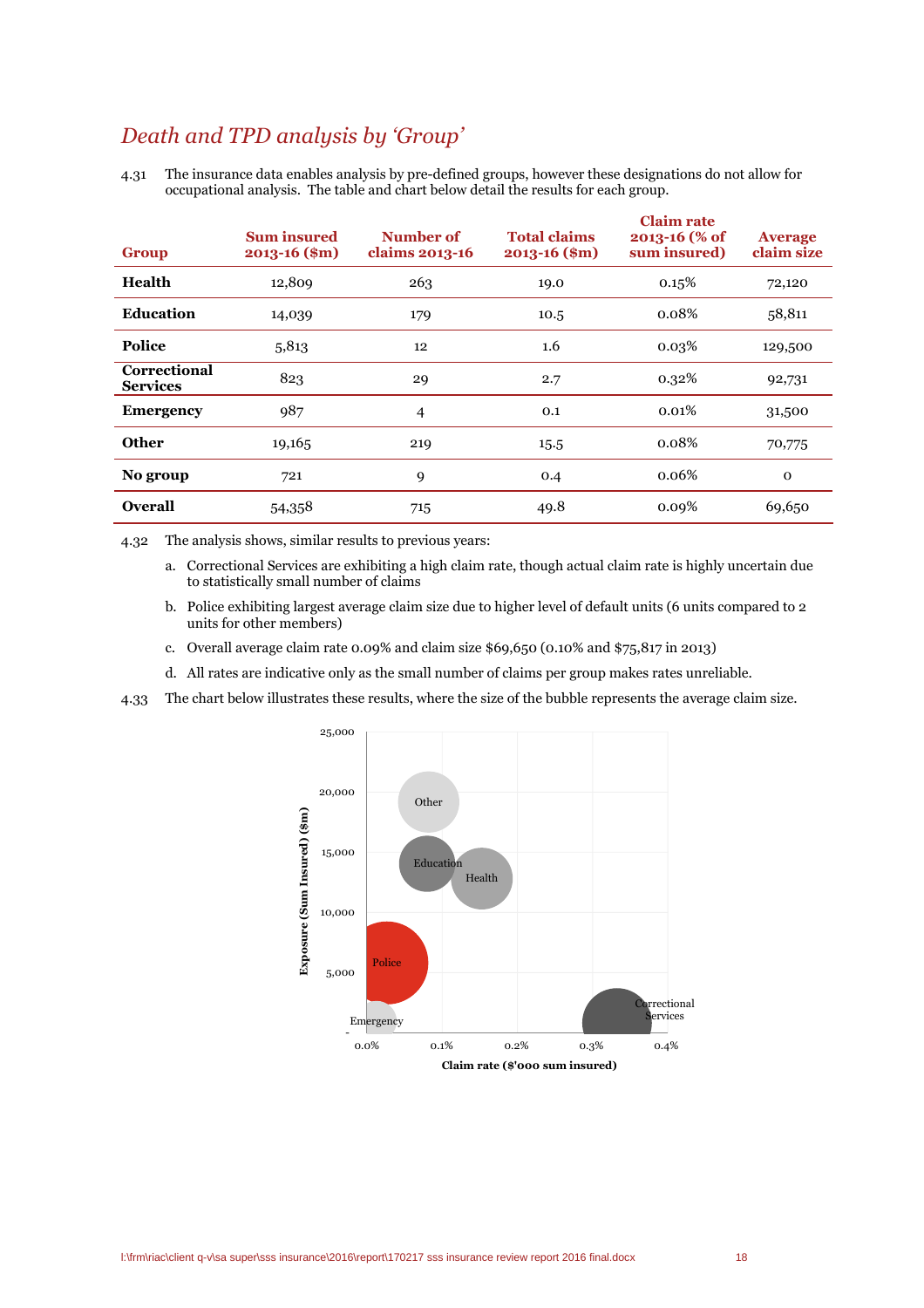## *5. Income Protection experience analysis*

- 5.1 As with death and TPD, income protection claims are not entered on the system until they have been approved, and approval can take several months, so the data provided to us does not include all the claims which were incurred prior to 30 June 2016. We therefore need to adjust the data to allow for these claims.
- 5.2 There are two types of adjustments for Income Protection claims:
	- a. Incurred by not reported (IBNR) provisions are made for claims that are not reported or finalised for some time after they occur, and would otherwise be represented in the claims experience under review
	- b. Incurred but not enough reported (IBNER) provisions are made where the duration of Income Protection payments is potentially longer than the date of the next review.

### *Adjustment for incurred but not reported (IBNR) claims*

- 5.3 As there is no accurate proxy for date of incident with IP claims, IBNR and IBNER are approximated based on observed claim amounts per month and delay patterns.
- 5.4 For the 24 months to 30 April 2016 IP claims averaged 38 claims per month. As claims in the later months of 2016 are yet to develop, targeting 38 claims for these months result in an IBNR of 10% of the observed claims for 2016. The IBNR for 2013 was also 10% of claims (targeting 31 claims per month for the months leading up to 30 June 2013).
- 5.5 The number of Income Protection claims adjusted for the expected number of Incurred but Not Reported claims is as follows:

| Claims known at 2016                      | 2013 | 2014 | 2015 | 2016 | <b>Total</b> |
|-------------------------------------------|------|------|------|------|--------------|
| Number of claims<br>(unadjusted for IBNR) | 351  | 432  | 445  | 428  | 1,656        |
| <b>IBNR</b> claims allowance              | 0    | 0    | 0    | 43   | 43           |
| Number of claims (with<br><b>IBNR</b> )   | 351  | 432  | 445  | 471  | 1,699        |
| <b>IBNR</b> allowance                     |      |      |      | 10%  |              |

## *Adjustment for incurred but not enough reported (IBNER) claims*

- 5.6 The claims data includes the date on which Income Protection payments will cease, or, if the date is beyond the date on which data was extracted, the date on which the member's medical condition will next be assessed. Clearly, many claims will continue beyond this date, so we need to adjust the dates to reflect the expected total payment period.
- 5.7 IBNER is estimated based on observed duration of claims. The average remaining duration for current IP payments is estimated based the distribution of completed IP claims.
- 5.8 Claims in payment, with a review date after 30 June 2016, are assumed to continue based on the following table, given their current duration (months):

| <b>Current duration</b><br>(months)   | $O-3$ | $3 - 6$ | $6 - Q$ | $9 - 12$ | $12 - 15$ | 15-18 | $18 - 21$ | $21 - 24$ |
|---------------------------------------|-------|---------|---------|----------|-----------|-------|-----------|-----------|
| <b>Remaining duration</b><br>(months) | 9.0   | 9.5     | 9.5     | 8.5      | 8.5       | 7.5   | 4.5       | 1.5       |

5.9 For example, for members who have been receiving income protection payments for 9-12 months it is estimated they will continue to receive income protection for another 8.5 months on average.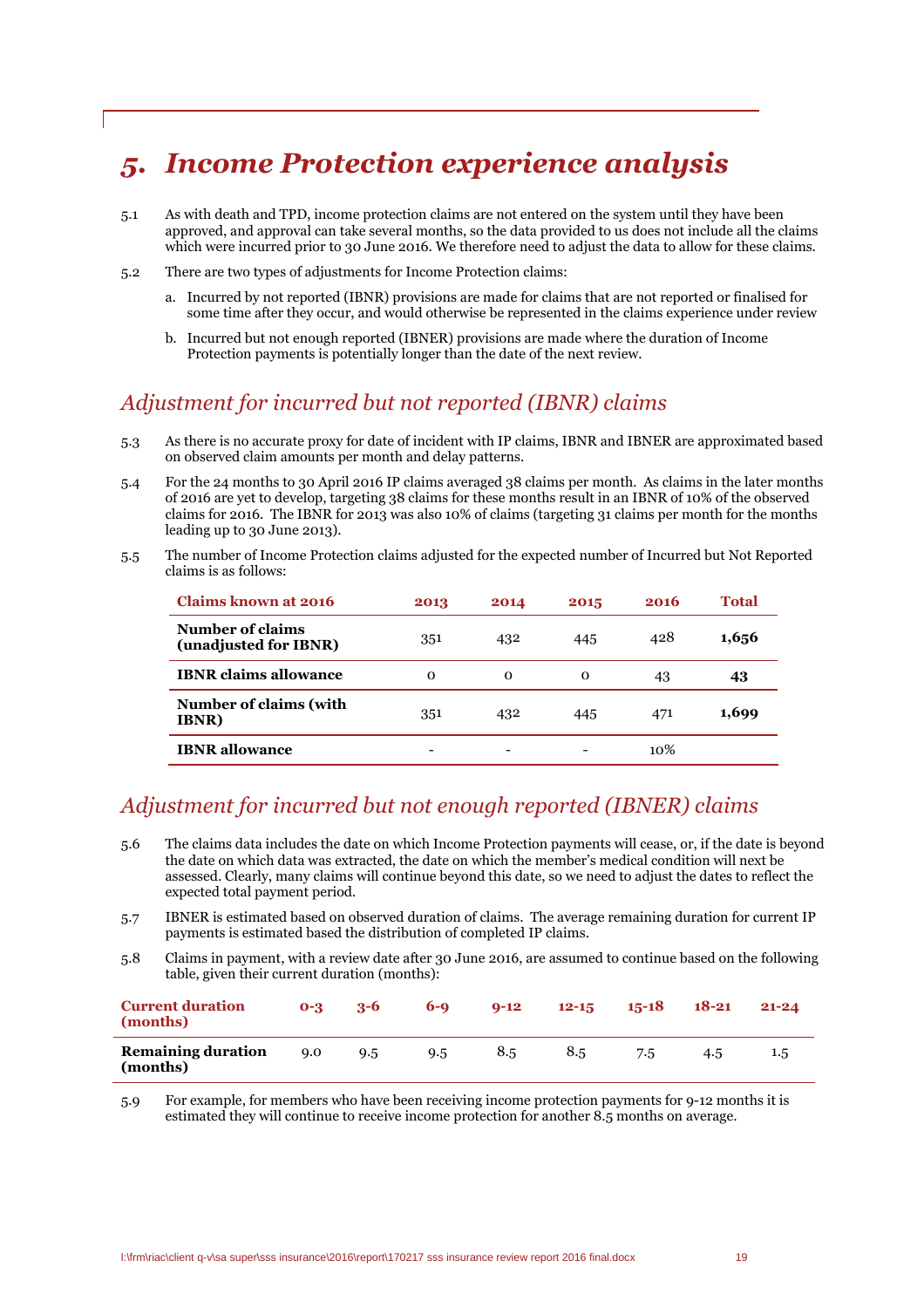5.11 IBNR and IBNER allowance equates to 81% of claims for 2016 and 6% for 2015. That is, \$8.8 million, up from \$5.6 million in 2013, as detailed below.

| Claims know at $2016$ ( $\degree$ '000)          | 2013  | 2014   | 2015   | 2016   | <b>Total</b> |
|--------------------------------------------------|-------|--------|--------|--------|--------------|
| <b>Amount of claims</b><br>(unadjusted for IBNR) | 9,264 | 14,069 | 14,443 | 9,674  | 47,450       |
| <b>IBNR &amp; IBNER claims</b><br>allowance      |       |        | 888    | 7,864  | 8,752        |
| <b>Amount of claims</b><br>(with IBNR & IBNER)   | 9,264 | 14,069 | 15,331 | 17,537 | 56,202       |
| <b>IBNR</b> and <b>IBNER</b> allowance           |       |        | 6%     | 81%    |              |

5.12 For 2016, the \$7.9 million IBNR and IBNER claim allowance comprises:

- a. An IBNER allowance based on the observed duration of each claim in payment and adjusted for an estimated remaining duration (refer to table under 5.8). This equates to \$6.3 million, or 65% of claims paid to 30 June 2016
- b. An IBNR allowance of 10% of claims paid to 30 June 2016 (\$1.6 million).
- 5.13 The level of IBNR and IBNER has remained relatively stable since the last valuation (6% for 2015 and 81% for 2016 compared to 8% for 2012 and 77% for 2013). However, the amount of IBNR and IBNER has increased 57% due to the higher level of claims the allowances are applied to. The increase in claims is discussed further below.
- 5.14 The actual IBNR and IBNER could still be higher than \$8.8 million based on past experience. We have maintained a reserve of 50% of IBNR and IBNER for higher than expected claims (\$4.4 million for 2016).
- 5.15 The number of claims and amount of claims following this point in the report include the IBNR and IBNER allowances (unless advised otherwise).

### *Claims experience by number of claims*

5.16 The charts below shows the number of Income Protection claims by age group, after adjustment for IBNR and IBNER, as at 30 June 2013 and 2016.



- 5.17 The number of claims notified for 2016 is higher at almost every age compared to the number for 2013. This reflects an increase in the number of incurred members (6% from 2013 to 2016) but moreso the increasing rate of income protection claims being observed for the fund and across the industry.
- 5.18 The claim rates have increased since the previous valuation, especially for older members. The rate for 2010-13 was 0.41%, with a trend to increasing claims with 2012 being 0.47% and 2013 0.46%. This trend has continued. The claim rates, as a percentage of members, from 2013 to 2016 were as followed: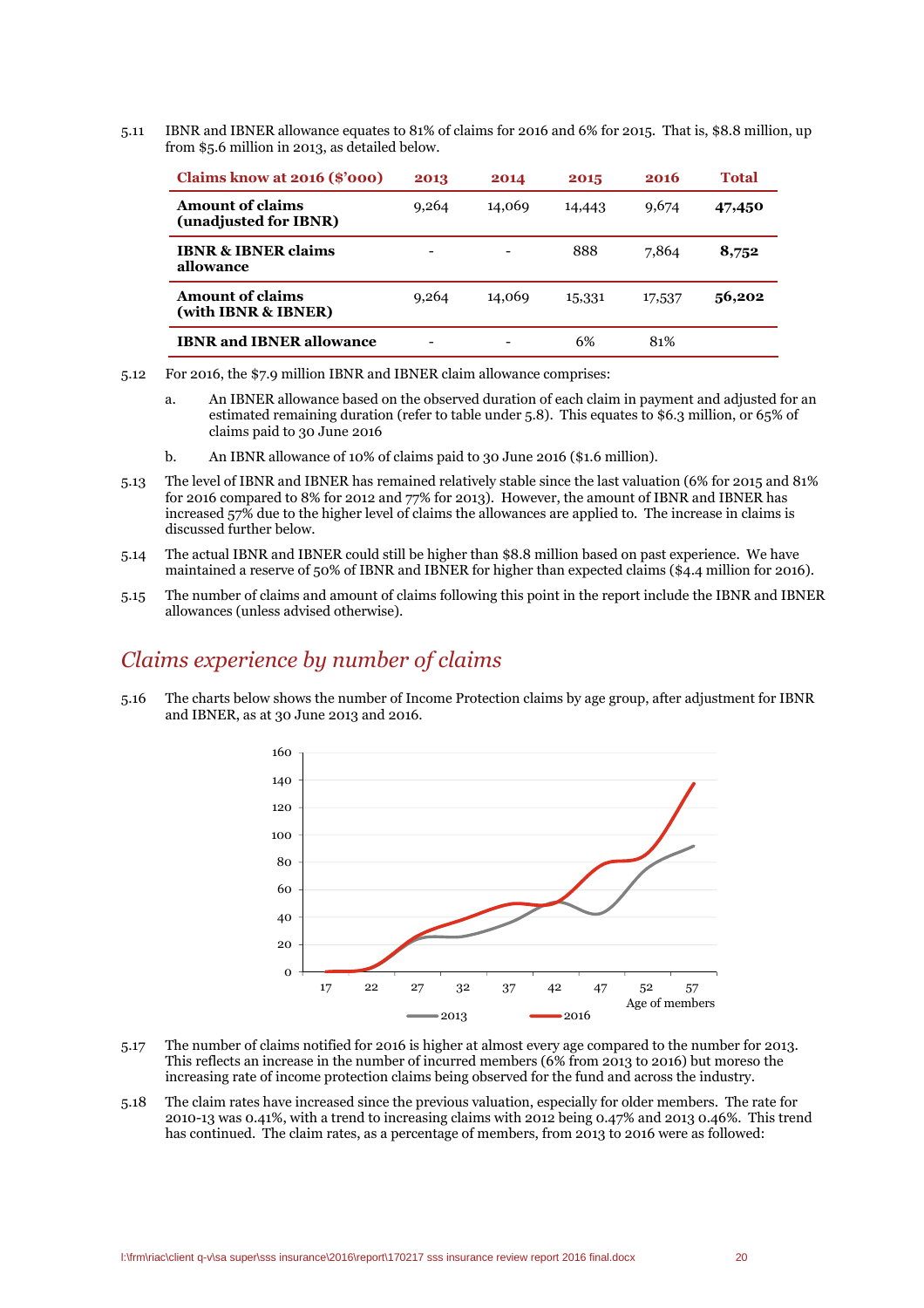|                   | Cialins as 70 Of Hiembers |       |       |       |       |         |  |  |  |
|-------------------|---------------------------|-------|-------|-------|-------|---------|--|--|--|
|                   | 2010-13                   | 2013  | 2014  | 2015  | 2016  | 2013-16 |  |  |  |
| <b>Claims</b>     | 1.206                     | 351   | 432   | 445   | 471   | 1,699   |  |  |  |
| <b>Claim rate</b> | 0.41%                     | 0.43% | 0.52% | 0.54% | 0.55% | 0.51%   |  |  |  |

**Claims as % of members**

5.19 The claim rates for Income Protection, based on the number of claims and the number of insured members, are shown below:



- 5.20 By way of explanation:
	- a. The solid red line shows the rate of claim for each age group, based on the number of insured members in that group.
	- b. The dotted red lines show the "95% confidence interval", i.e. the true claim rates should be somewhere within the dotted lines with a 95% probability.
	- c. The shaded bars in the background show the number of members in each age group. The dotted confidence intervals are narrowest where there is the most data.
	- d. The grey dashed line shows previous equivalent rates from the 2010-2013 investigation, with allowance for IBNR and IBNER.
- 5.21 The graph above shows that income protection claim rates based on the number of claims have increased at all ages compared to those at the previous review.

## *Claim experience by amount of claims*

5.22 The claim rates for Income Protection, based on the amount of claims and the salary of insured members, are shown below relative to the current premium level of 0.2% of salary:

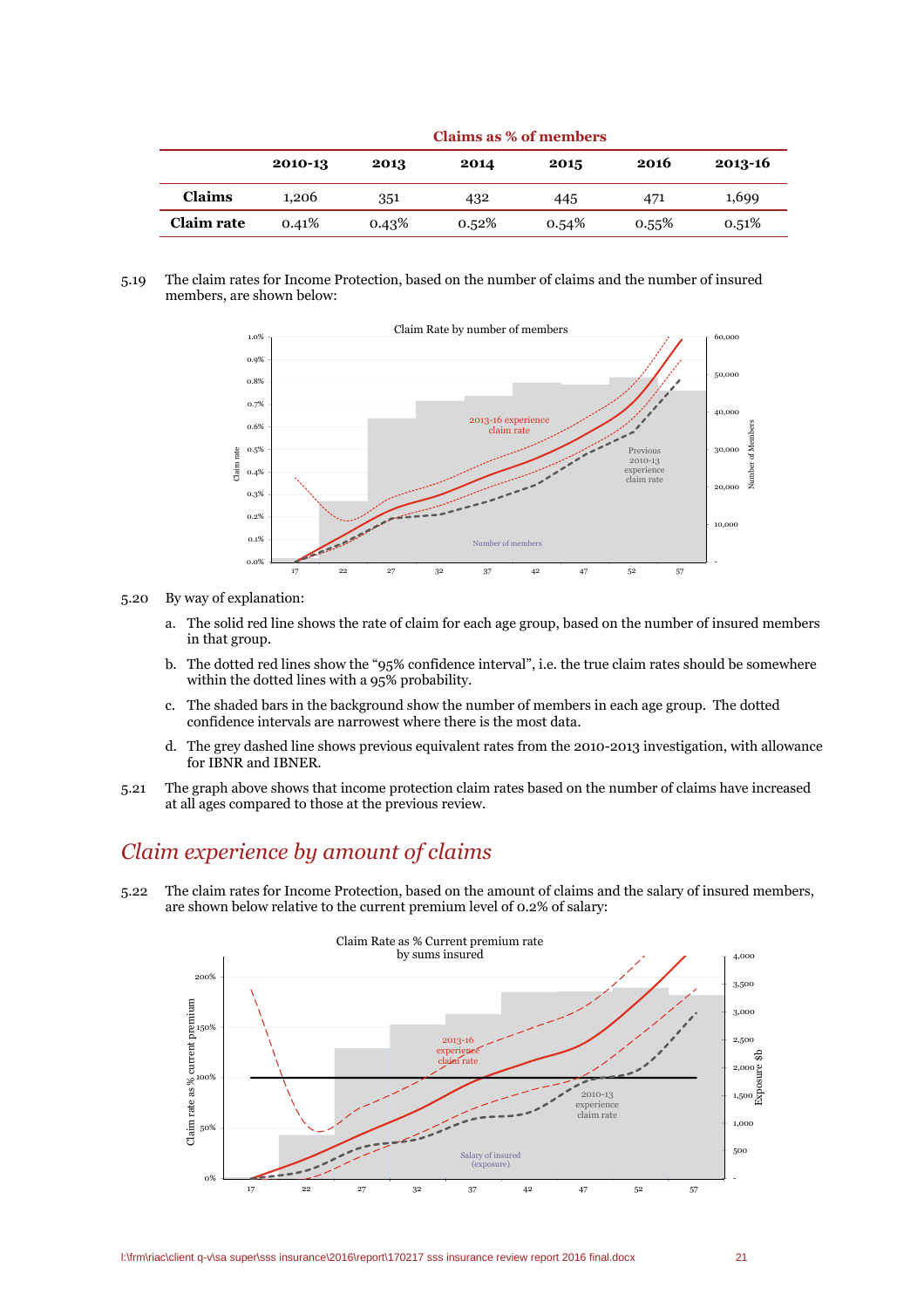- 5.23 Similar to the previous graph, the graph above shows that income protection claim rates based on sum insured amounts have also increased at all ages compared to the previous review.
- 5.24 The overall amount of claims was 0.25% of salary for 2013-2016, but was as high as 0.29% for 2016. Allowing for insurance administration fees the total cost was 0.27% for 2013-16 and 0.31% for 2016<sup>7</sup>. The average duration has also increased from 0.6 years to 0.65 years.

|                               | 2010-13 | 2013  | 2014  | 2015  | 2016  | 2013-16 |
|-------------------------------|---------|-------|-------|-------|-------|---------|
| Claims cost as<br>% of salary | 0.20%   | 0.18% | 0.26% | 0.27% | 0.29% | 0.25%   |
| Average<br>duration (yrs)     | 0.60    | 0.59  | 0.68  | 0.66  | 0.65  | 0.65    |

#### **Claims as % of salary insured (cost of claims)**

5.25 There was a significant increase in claims for above 40 year olds since 2013.



5.26 The IP claim rate is now significantly above the current premium of 0.2% of salary. The rising cost and higher level of claims for older members is increasing the need for a premium scale that more closely aligns with expected claim rates across the membership (age based pricing).

<sup>7</sup> Estimated based on Insurance Administration Fees from accounts (\$1.1m for 2016).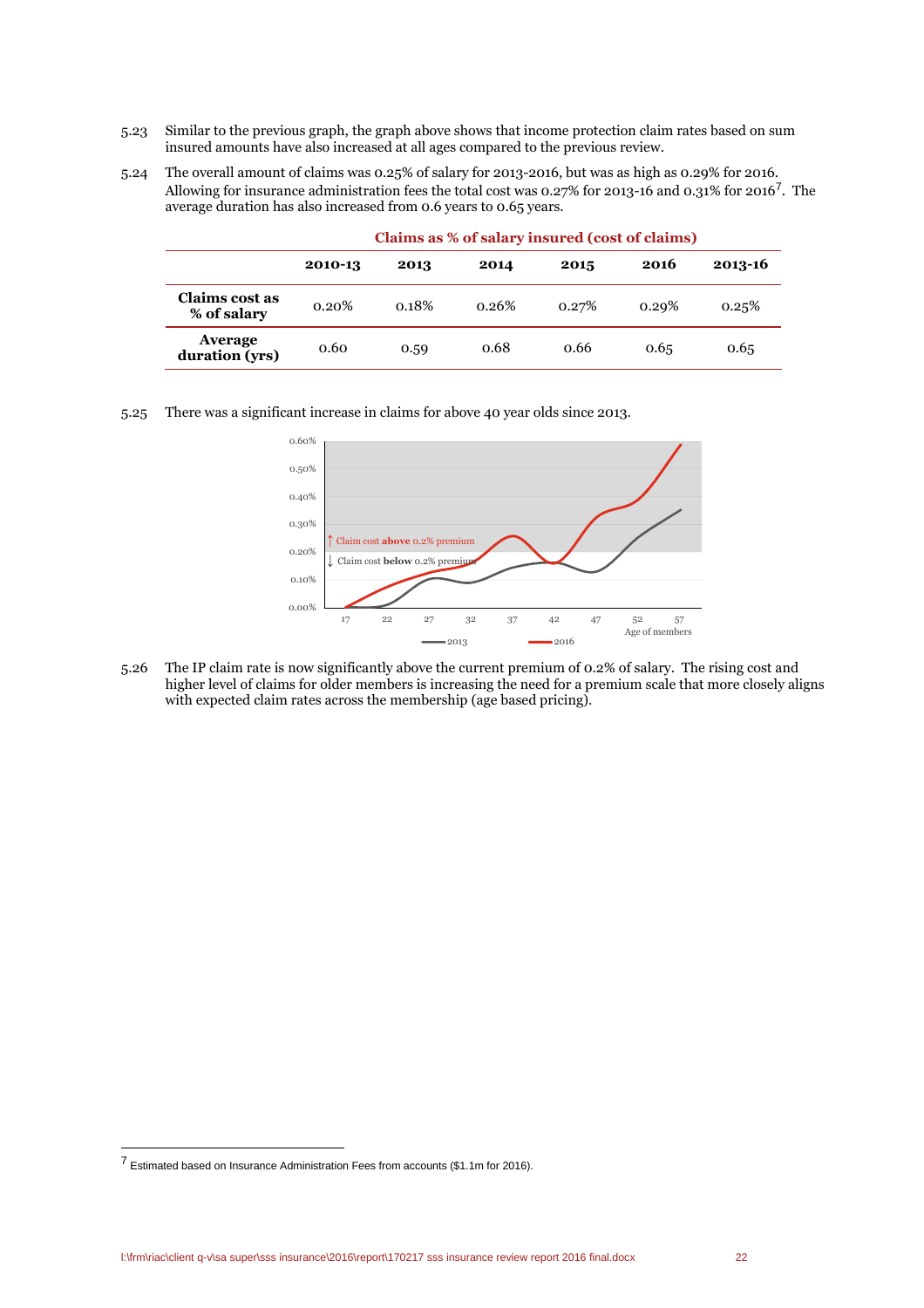## *6. Profitability*

## *Profitability of Death and TPD insurance*

#### *Industry Experience*

- 6.1 TPD claims continue to increase across the industry, as was the case in 2013. This is due to increased member engagement and awareness of superannuation related insurance benefits, and a continued increased presence of legal firms in claims.
- 6.2 Super SA claims cost of 0.09% of sum insured for 2013-16 is lower than an "indicative benchmark rate", based on two comparable government funds.
- 6.3 The indicative benchmark rates are at least 30-45% higher based on published premium rates and allowing for a 30% margin for administration profit in the rates.
- 6.4 We have estimated the profitability of death and TPD rates as shown below.

*Expected cost of death and TPD claims*

- 6.5 The current premium for one unit of Standard death and TPD insurance cover is \$1 per week.
- 6.6 Based on Super SA claims experience, the expected cost of claims and expenses would generally be below \$1.00 per unit (approximately \$0.86 based on higher claim rates for 2016) for all members.
- 6.7 Based on indicative benchmark rates, the expected cost of claims and expenses would be at least \$1.00, as shown in the graph below. (\$1.02 per week, allowing for a 30% margin for administration profit)



### *Standard cover*

6.8

6.9 The current premium is \$1 per unit per week for Standard cover, however this is subsidised to \$0.75 per unit per week from insurance reserves.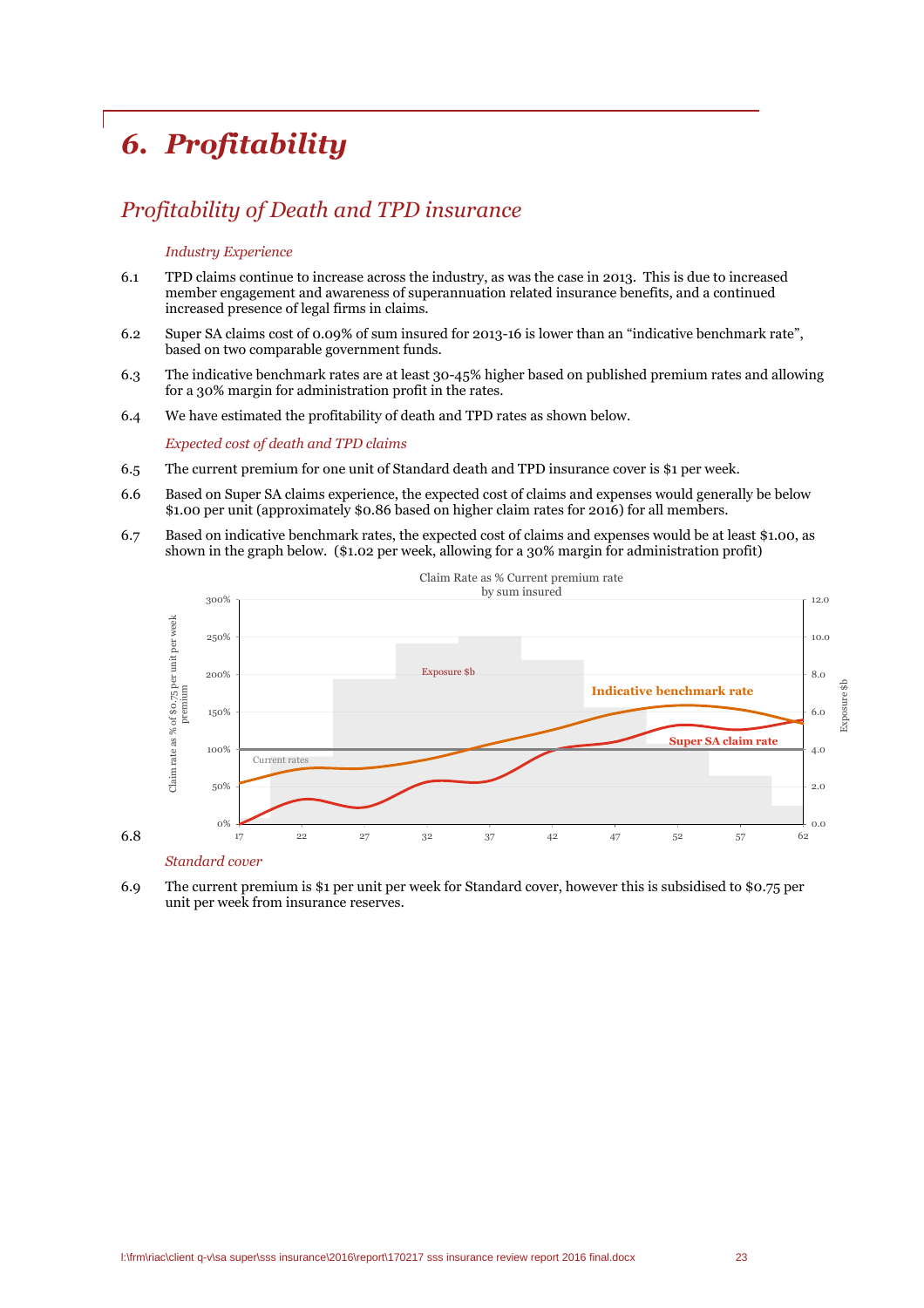6.10 The table below illustrates that the current subsidised premium of \$0.75 per unit per week remains sustainable given reserves.

| <b>Expected Values</b>                         | 2016 cover<br>at $$0.75/wk$<br>$(\$'000)$ | <b>2016 cover</b><br>at $$1.00/\text{wk}$<br>$(\$'000)$ | <b>Difference</b>        |
|------------------------------------------------|-------------------------------------------|---------------------------------------------------------|--------------------------|
| Default Premiums <sup>1</sup>                  | 6,861                                     | 9,148                                                   | 2,287                    |
| Voluntary Premiums <sup>2</sup>                | 3,547                                     | 4,729                                                   | 1,182                    |
| <b>Total Standard Cover</b><br><b>Premiums</b> | 10,408                                    | 13,877                                                  | 3,469                    |
| <b>Expected claims</b>                         | to $(12, 957)$<br>(9,694)                 | $(9,694)$ to $(12,957)$                                 |                          |
| Expenses <sup>5</sup>                          | (1,227)                                   | (1,227)                                                 | $\overline{\phantom{0}}$ |
| <b>Premiums minus</b><br>payments              | $(513)$ to $(3,776)$                      | $2,956$ to $(307)$                                      |                          |

<sup>1</sup> Based on 175,914 units for members with 1 and 2 units and Police and Ambulance members with 6 units

<sup>2</sup> Based on 90,947 units, of which 54,361 are in excess of 2 units

<sup>3</sup> Expected claims based on 2013 – 2016 observed claim rate for Super SA and 2016 exposure. Expected claims for standard cover members are about 70% of overall claims.

<sup>4</sup> Expected claims based on industry claim rate and 2016 exposure

<sup>5</sup> Estimated as Insurance Administration Fees from accounts (\$1.3m for death & TPD for 2016 and 94% of members having standard cover).

- 6.11 The cost of standard cover remains at around \$1 per week per unit when we factor in industry experience.
- 6.12 The premium subsidy from reserves for \$0.75 per unit per week is approximately \$3.5 million per annum. This is made up of:
	- a. \$2.3 million for default cover
	- b. \$0.5 million for the first two voluntary cover units
	- c. \$0.7 million for voluntary cover units over 2 units
- 6.13 Given free reserves of \$36.8 million, (see Reserves section below) the premium subsidy is sustainable; however the Board may wish to consider the equity of subsiding voluntary cover.

#### *Fixed cover*

- 6.14 Fixed cover for a fixed premium is no longer offered.
- 6.15 The table below shows expected premiums currently exceed expected claims and expenses. However, premiums will remain fixed whereas expected claims will increase as the fixed cover members' age.
- 6.16 The excess premium should be considered as a contribution to reserves, as claims likely to exceed premiums in the future.

| <b>Fixed Cover Members</b>     | \$'000                     |
|--------------------------------|----------------------------|
| <b>Expected Premiums</b>       | 4,599                      |
| Expected claims <sup>1</sup>   | $(4,055)^2$ to $(4,937)^3$ |
| Expenses <sup>4</sup>          | (73)                       |
| <b>Premiums minus payments</b> | 471 to (411)               |

<sup>1</sup> Based on 40,730 units

<sup>2</sup> Expected claims based on 2013 – 2016 observed claim rate for Super SA and 2016 exposure. Expected claims for fixed cover members are about 30% of overall claims

<sup>3</sup> Expected claims based on industry claim rate and 2016 exposure

<sup>4</sup> Estimated as Insurance Administration Fees from accounts (\$1.3m for death & TPD for 2016 and 94% of members having standard cover).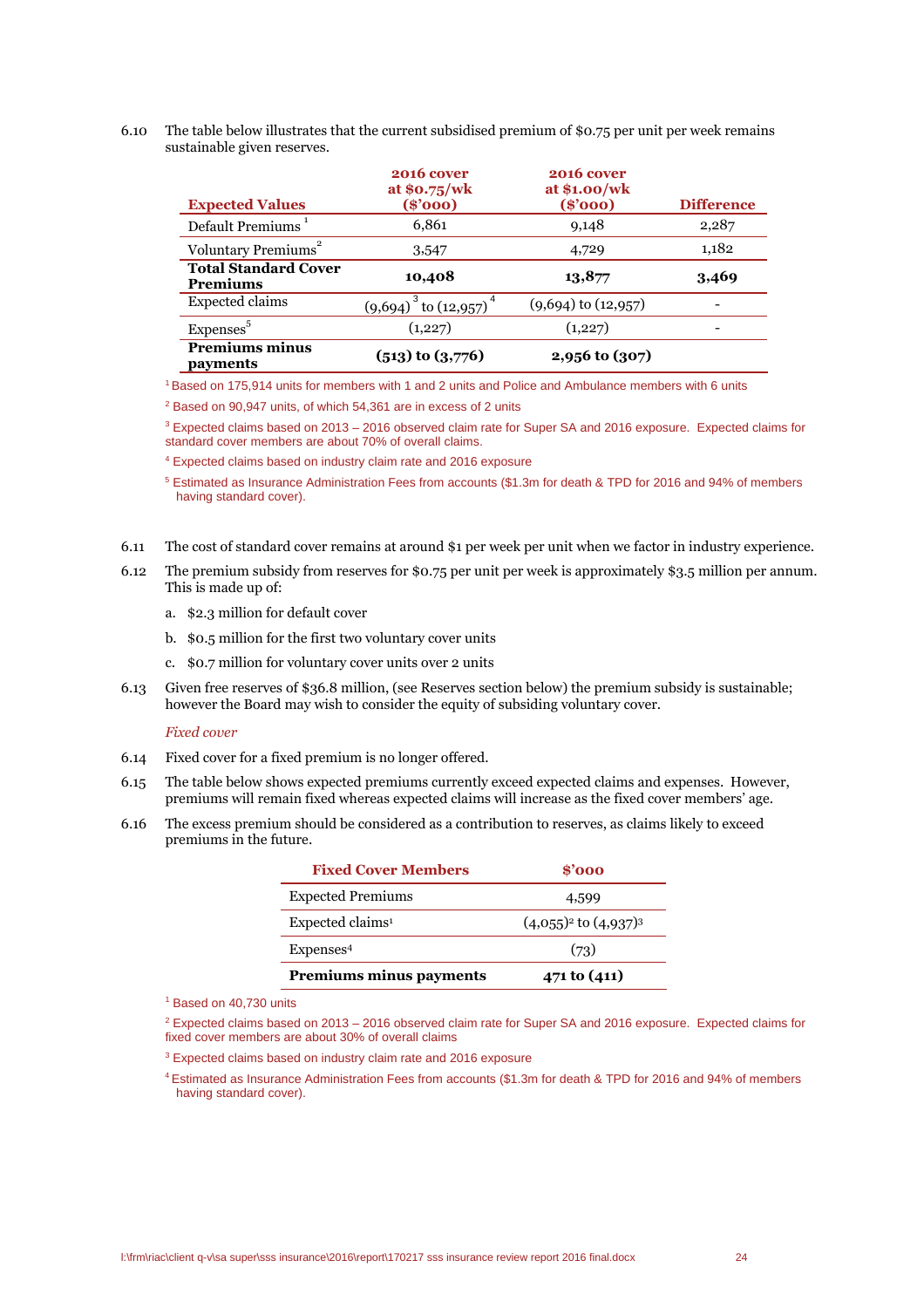## *Profitability of Income Protection insurance*

- 6.17 The current premium for Income Protection is 0.20% of salary. At 2013, the claim rate was expected to reach this level (i.e. 0.2%, after allowing for IBNR and IBNER). Since 2013 claims experience has continued trending upwards, averaging 0.27% for 2013-16 and reaching 0.31% for 2016 (with IBNR and IBNER and insurance admin fee allowances).
- 6.18 As a result, current claims exceed premiums. The chart below shows this trend based on actual claims paid and premiums received from accounts.



Premiums versus claims from accounts

- 6.19 The claim rate for 2016 is higher than the current premium (0.20% of salary). With an allowance for expenses, the cost is expected to increase to 0.31% of salary, with a potential for further increases.
- 6.20 The table below illustrates that expected subsidised premium could be between \$4 million and\$6 million. The additional claims costs above premiums will be met from reserves.

|                                          | <b>Based on 2013-</b><br>16 claim rates | <b>Based on 2016</b><br>claim rates |
|------------------------------------------|-----------------------------------------|-------------------------------------|
| Expected premiums                        | 12,105                                  | 12,105                              |
| <b>Expected claims</b>                   | (15, 199)                               | (17,537)                            |
| Express <sup>1</sup>                     | (1,074)                                 | (1,074)                             |
| <b>Premiums minus</b><br><b>payments</b> | (4, 168)                                | (6,507)                             |

<sup>1</sup> Estimated as Insurance Administration Fees from accounts (\$1.1m for 2016)

- 6.21 The subsidy would need to be paid from the free reserves (\$36.8 million as at 30 June 2016), on top of the subsidy for Death and TPD claims of \$3.5 million per annum.
- 6.22 Furthermore, income protection claims are increasing across the industry. Further increases in Income Protection claims for Super SA is allowed for as an additional reserve, estimated as 50% of IBNR and IBNER estimates (\$4.4m).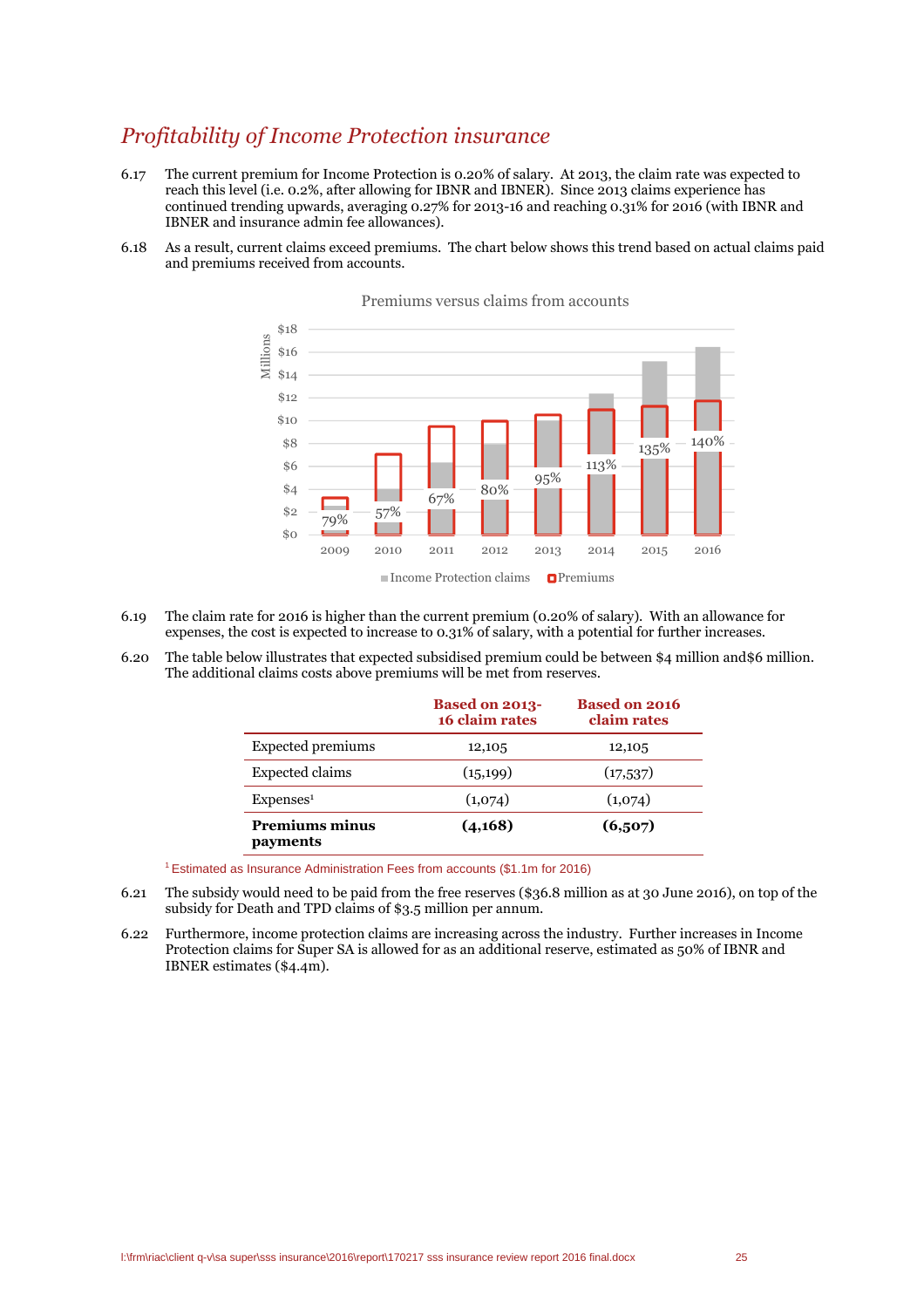## *7. Reserves*

7.1 The Triple S scheme needs to hold reserves because it has no recourse to the employer. We propose that they be as follows.

## *Prudential reserve*

7.2 A prudential reserve may include an allowance for normal statistical fluctuations in claims from time to time, volatility of outstanding claims, and protection against exceptional events.

### **IBNR and IBNER reserve for claims not finalised**

7.3 Our analysis has showed that some claims are not finalised, or even reported, for quite some time after they are incurred. A provision needs to be made in the Scheme accounts for these claims.

#### *Death and TPD*

- 7.4 The previous investigation recommended holding a provision of 59% of annual premiums for death and TPD claims.
- 7.5 We have calculated a provision of 57% of annual premiums for this valuation, consistent with the approach taken for the last valuation.
- 7.6 This amounts to \$8.6 million at 30 June 2016 (\$8.5 million at 30 June 2013).
- 7.7 In addition, we have made an allowance for potential claims expected to be approved and declined claims that may be approved on appeal in proportion to observed rates. This amounts to \$2.2 million at 30 June 2016 (compared to a reserve of \$4.5 million in 2013). The reserve has been reduced due to a lower number of potential claims, and a lower average claim assumption.
- 7.8 In total, the reserve for additional expected claims relating to the investigation period is \$10.8 million as at 30 June 2016. (compared to \$13.0 million was assumed at 30 June 2013)

#### *Income Protection*

- 7.9 Income Protection requires a reserve not only for claims which have not been reported, but also for continuing payments for current claims.
- 7.10 Based on the approach outlined in this report, we estimate this at about 73% of annual premiums for IBNR and IBNER (compared to 51% for 2013, reflecting the increasing number of income protection claims).
- 7.11 This amounts to \$8.8 million at 30 June 2016 (\$5.6 million at 30 June 2013).

#### *Volatility of existing claims*

- 7.12 The IBNR and IBNER are estimates based on a number of factors including industry knowledge and observed experience however there is a risk that these estimates may be higher than expected.
- 7.13 Consistent with the previous review, we recommend holding a reserve of 50% of the estimated outstanding claims (IBNER and IBNR), the reason being:
	- a. Observed margins are approximately 20% to 30% in the industry
	- b. Industry wide increase in insurance claim rates
- 7.14 This requires an additional reserve amount of \$8.7 million in 2016 (\$7.1 million in 2013).
- 7.15 We have included this reserve with the reserve for IBNR and IBNER, in the table which follows this analysis.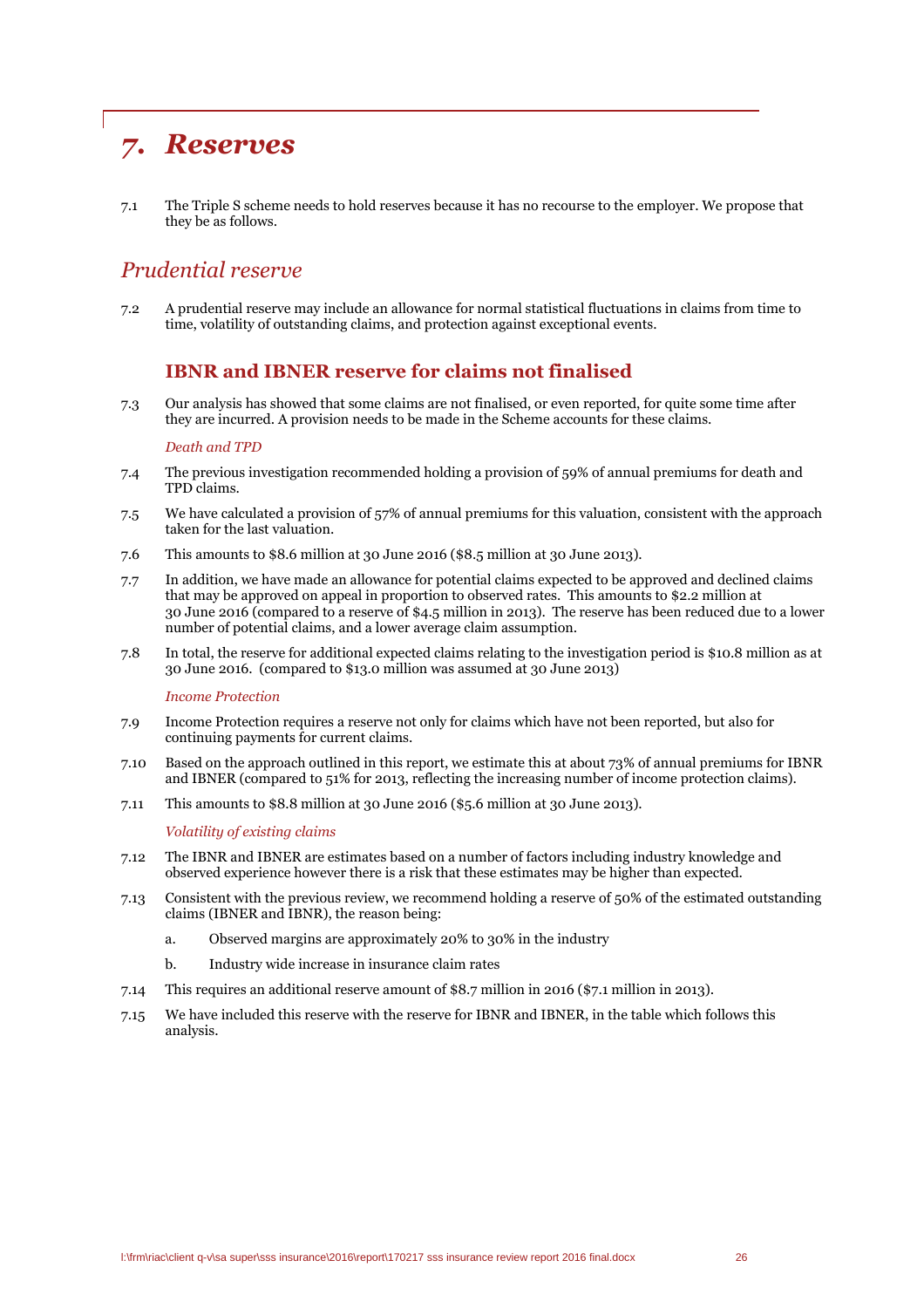### **Fluctuation reserve**

7.16 We estimate the random statistical variation in claim amounts for a fund of this size for Death & TPD and Income Protection combined, which is based on additional cost arising if claims experience is two standard deviation from the observed rate of claim. This gives claim costs at 95% level of confidence. We recommend the statistical fluctuation reserve to remain at \$10 million as at 30 June 2013.

### **Fixed cover reserve**

- 7.17 Fixed premium is currently operating at a profit but as members' age and premiums stay fixed, claims are expected to increase above the level of premiums.
- 7.18 Estimation of the reserve to be held in respect of this cohort of members has been based on the expected profit and loss assuming average claim rates will continue at current levels for 5 to 10 years. Based on this, we recommend a reserve for fixed cover members to remain at \$10 million.

### *Self-insurance reserve*

7.19 Certain additional reserves are needed for the Triple S scheme because it is a self-insurance scheme.

### **Asset resilience reserve**

- 7.20 The insurance reserve is substantially invested in equity and property assets, whose value can fluctuate substantially. We suggest that it would be prudent to allow for this by holding an asset resilience reserve which approximates the amount by which the Prudential Reserves could fall. This ensures that the true value of the insurance reserve is not overstated, even when market values fall.
- 7.21 We propose setting the resilience reserve at 15% of the prudential reserves in line with the approach in 2010 and 2013. This results in a reserve of \$7.2 million at 30 June 2016 (based on prudential reserves of \$48.3 million). This is higher than the asset resilience reserve at 30 June 2013 (\$6.8 million), due to the increase in the IBNR & IBNER reserves.

### **Contingency reserves**

- 7.22 The main risk is from exceptional events which can incur large numbers of claims, such as a hospital epidemic, terrorism, or judicial risk (e.g. misinforming members about their benefits). Such rare events are extremely difficult to quantify.
- 7.23 On the one hand, Triple S is self-insured, and must meet its own claims unless it can obtain financial support from government. It may be prudent for the Board to hold substantial reserves to mitigate this risk. The difficulty is in quantifying the level of protection, and the corresponding reserve required to meet it.
- 7.24 On the other hand, reserves are financed completely from insurance premiums paid by Triple S members, and it would be unfair to those members to hold excessive reserves that had very little chance of being required.
- 7.25 The Board needs to balance these two potentially conflicting interests, but the difficulty of quantifying the level of protection means this has to be a matter of judgement rather than actuarial calculation.
- 7.26 As things stand now, Triple S has an insurance reserve of \$141.3 million at 30 June 2016, which is some \$85 million in excess of the reserves required for prudential and asset resilience reserves. This would pay for over 1,000 excess insurance claims.
- 7.27 The Board has previously considered this risk, and decided that the worst case would be a catastrophe affecting the buildings in which most Government employees work. The potential cost was estimated at \$40 million in 2010, and \$45.5 million in 2013. This equates to an event which affects 260 employees, assuming 130 (half) are death claims and 130 are Income Protection claims paid for 2 years followed by 130 TPD claims.
- 7.28 Based on current claim amounts, the contingency reserve would increase from \$45.5 million in 2013 to \$49.0 million as at 30 June 2016.
- 7.29 It is extremely difficult to set a contingency reserve because, by their nature, catastrophes are unexpected and can occur in many different ways. However, we believe that a reserve at this level provides a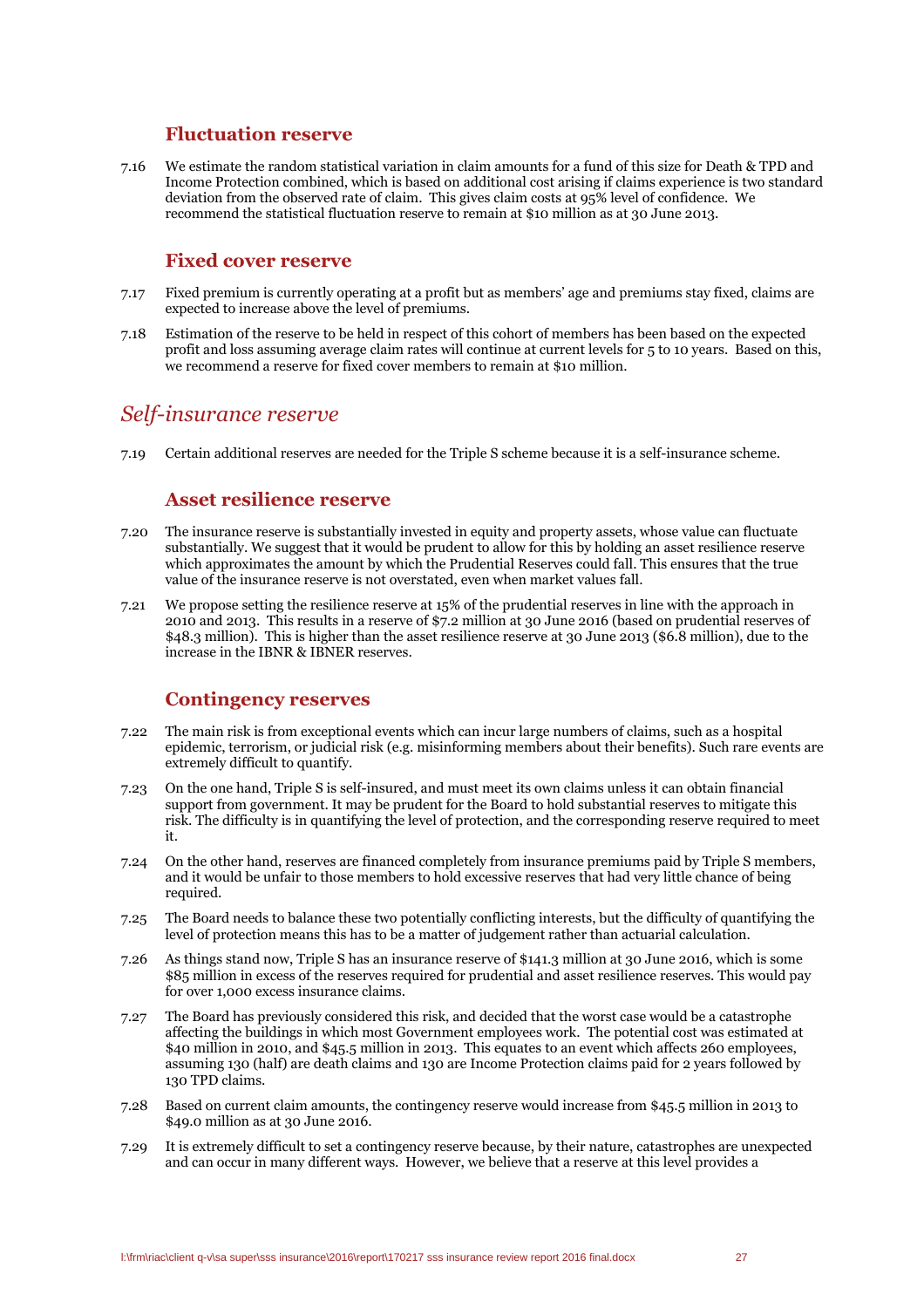reasonable compromise between the interests of safeguarding Triple S and the interest of providing low cost insurance to members and therefore would be applicable for at least the next three years.

### *Reserve allocation*

7.30 The existing insurance reserve is \$141.3 million at 30 June 2016. If we allow for the reserves above, then we have the following:

| \$ million                                     | <b>Death and</b><br><b>TPD</b> | <b>Income</b><br><b>Protection</b> |        | <b>Total at</b><br>30/06/16 |  | <b>Total at</b><br>30/6/13 |
|------------------------------------------------|--------------------------------|------------------------------------|--------|-----------------------------|--|----------------------------|
| Insurance reserve <sup>1</sup>                 | 124.5                          | 16.7                               | 141.3  | 132.2                       |  |                            |
| <b>Prudential Reserves</b>                     |                                |                                    |        |                             |  |                            |
| <b>IBNR &amp; IBNER<sup>2</sup></b>            | (15.1)                         | (13.2)                             | (28.3) | (25.7)                      |  |                            |
| <b>Fluctuation reserve</b>                     | (5.0)                          | (5.0)                              | (10.0) | (10.0)                      |  |                            |
| <b>Fixed Cover Reserve3</b>                    | (10.0)                         | 0.0                                | (10.0) | (10.0)                      |  |                            |
| <b>Total Prudential Reserves</b>               | (30.1)                         | (18.2)                             | (48.3) | (45.7)                      |  |                            |
| Self-insurance Reserves                        |                                |                                    |        |                             |  |                            |
| Asset resilience reserve                       | (4.5)                          | (2.7)                              | (7.2)  | (6.8)                       |  |                            |
| Contingency reserve                            | (27.1)                         | (21.9)                             | (49.0) | (45.5)                      |  |                            |
| <b>Total Self Insurance</b><br><b>Reserves</b> | (31.6)                         | (24.6)                             | (56.2) | (52.3)                      |  |                            |
| <b>Expected 'free reserves'</b>                | 62.8                           | (26.1)                             | 36.8   | 34.2                        |  |                            |
| <b>Ongoing Subsidy</b>                         |                                |                                    |        |                             |  |                            |
| Standard default cover                         | (2.3)                          | $\overline{\phantom{0}}$           | (2.3)  | (2.3)                       |  |                            |
| Voluntary cover                                | (1.2)                          | $\overline{\phantom{0}}$           | (1.2)  | (1.1)                       |  |                            |
| Income protection <sup>4</sup>                 | $\overline{\phantom{0}}$       | (4.2)                              | (4.2)  | $\overline{\phantom{a}}$    |  |                            |
| <b>Total subsidy</b>                           | (3.5)                          | (4.2)                              | (7.7)  | (3.3)                       |  |                            |

1 Insurance reserve have been split into Death and TPD and Income Protection accounts by Super SA.

<sup>2</sup> Includes allowance for higher than expected IBNR & IBNR at 50%.

<sup>3</sup> Estimated based on current member cohort.

4 Income protection subsidy show the current cost of claims in excess of premiums (based on 2016 exposure and 2013- 16 claim rates).

7.31 This shows that 'free reserves' have increased since 2013 even after allowing for the increase of prudential and self-insurance reserves. This is mainly due to good investment returns, which averages to be approximately 9% per annum over the three years period from 30 June 2013 to 30 June 2016.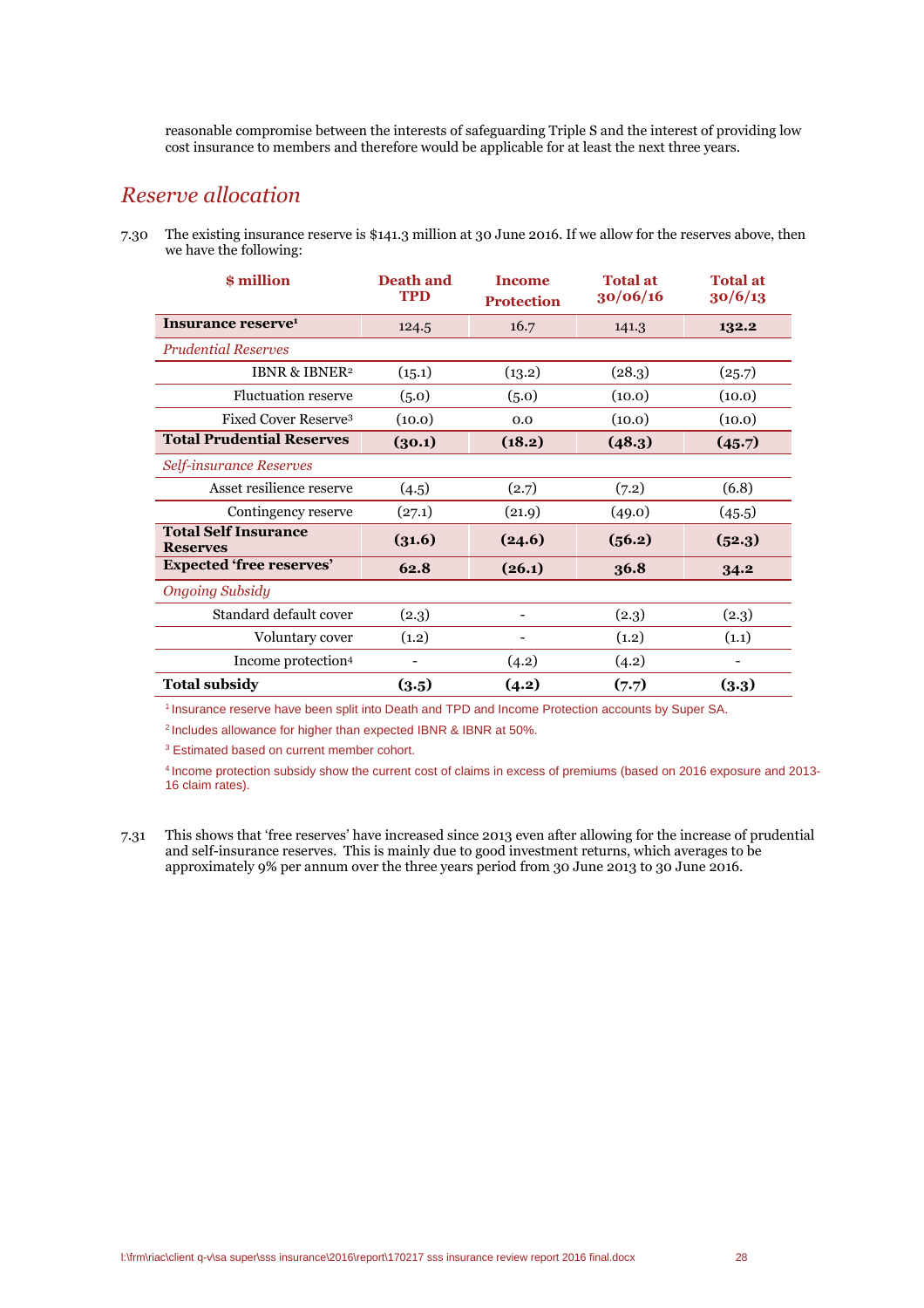## *8. Reliance and limitations*

- 8.1 Our work has been conducted for the sole use and benefit of the Department of Treasury and Finance of South Australia (the Department) in reviewing the insurance arrangements of Triple S, and for no other purpose. No third party may use or rely on our work for any purpose.
- 8.2 Unless required by law or by the terms of our engagement letter, no copy of or extract from this report is to be distributed to third parties without our prior written consent. We may at our discretion, grant or withhold our consent or grant our consent subject to conditions.
- 8.3 No oral or written reference to the content of this report may be made by the Department to any third parties without our prior written consent. We may, at our discretion grant or withhold our consent or grant it subject to conditions.
- 8.4 Our responsibilities and liabilities are to the Department in the context of the use of our report for the purpose set out above. We do not accept any liability or responsibility in relation to the use of our report for any other purpose.
- 8.5 This report must be read in its entirety. Individual sections of this report could be misleading if considered in isolation from each other.
- 8.6 All reasonable care has been taken to provide data that is accurate. However, we have relied on a range of external sources for data. As a result, we are unable to guarantee the accuracy of the data contained in this report.
- 8.7 The advice contained in this report is based on the circumstances of the Department as a whole. It does not take into account the specific circumstances of any individual.
- 8.8 Past performance is no guarantee of future performance and investment markets are volatile. PricewaterhouseCoopers Securities Ltd does not guarantee that any specific level of returns will be achieved.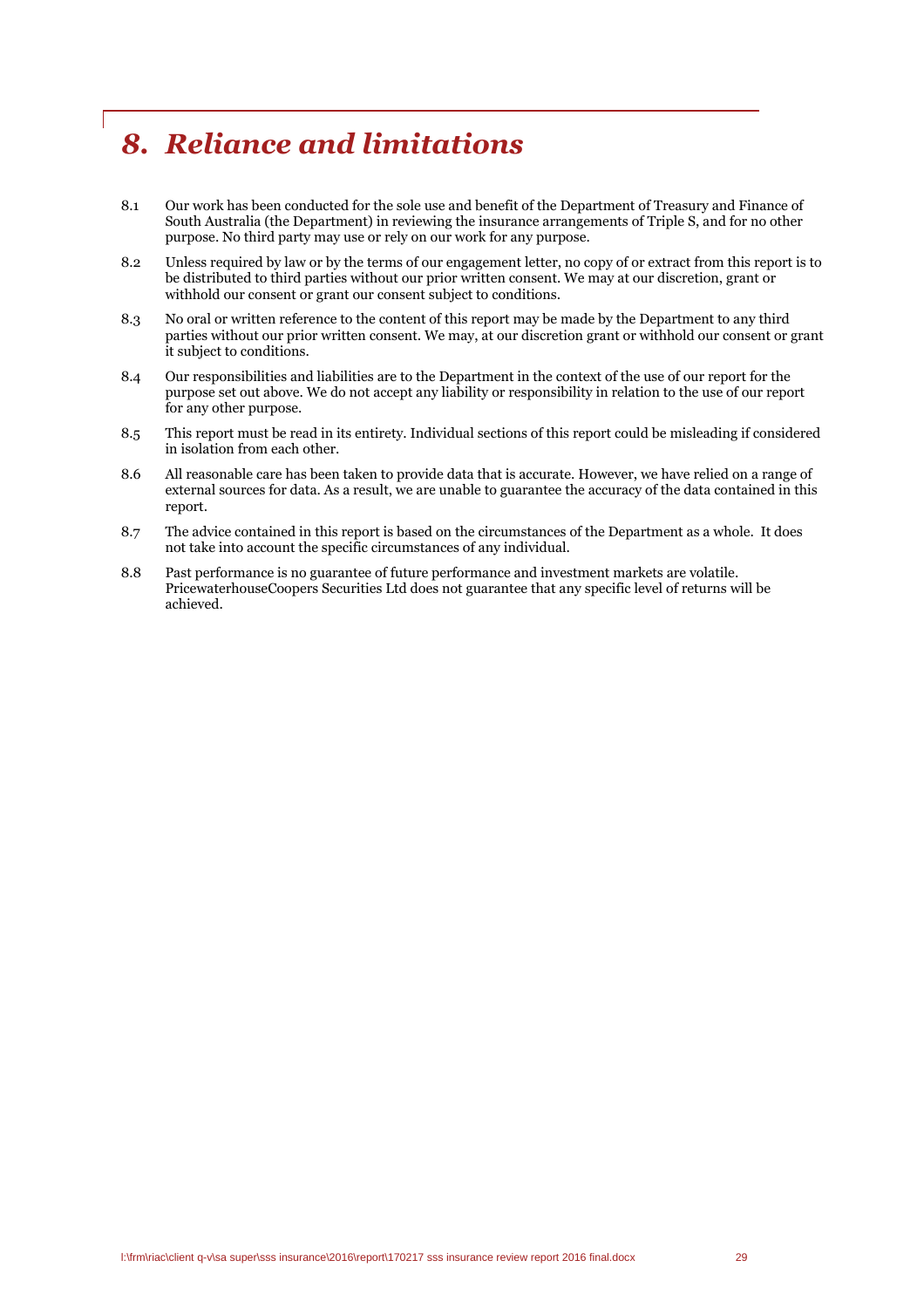## *Appendix A: Extract from Southern State Superannuation Act 2009*

### *Schedule 1 Part 5, Clause 8—Repeal of Act*

A.1 The Southern State Superannuation Act 1994 is repealed.

### *Section 17—Report as to cost and funding of insurance benefits*

- A.2 The Minister must obtain a report on the cost and funding of insurance benefits (including disability pensions) provided through the scheme within 12 months after 30 June 2010 and thereafter within 12 months after the end of each triennium following that date.
- A.3 Each report must be prepared by an actuary (not being a member of the Board) appointed by the Minister and must report on:
	- a. the cost of insurance benefits
	- b. the extent to which premiums paid by members and held by the Board are sufficient to meet the scheme's anticipated insurance liabilities

at the time of the report and in the foreseeable future.

A.4 The Minister must, within 6 sitting days after receiving a report under this section, have copies of the report laid before both Houses of Parliament.

## *Section 22—Insurance benefits*

- A.5 The following is to be provided through the Triple S scheme on terms and conditions prescribed by regulation:
	- a. invalidity insurance, death insurance and income protection for members
	- b. death insurance for spouse members.
- A.6 Invalidity or death insurance may also be provided through the scheme for other persons on terms and conditions prescribed by regulation.
- A.7 Regulations made for the purposes of this section:
	- a. may provide
		- i) for different amounts of invalidity or death insurance depending on a person's age or occupation, or whether the person was employed on a full time, part time or casual basis, or on any other relevant factor; and
		- ii) for annual increases in the amount of invalidity or death insurance for the benefit of persons who wish to have annual increases in their insurance; and
		- iii) for the amount of premiums to be fixed by the Board; and
	- b. may make different provision according to the various classes of members, matters or circumstances to which they are expressed to apply; and
	- c. may provide that specified members or spouse members, or members or spouse members of a specified class, cannot apply for, or are not entitled to, invalidity insurance, death insurance or income protection.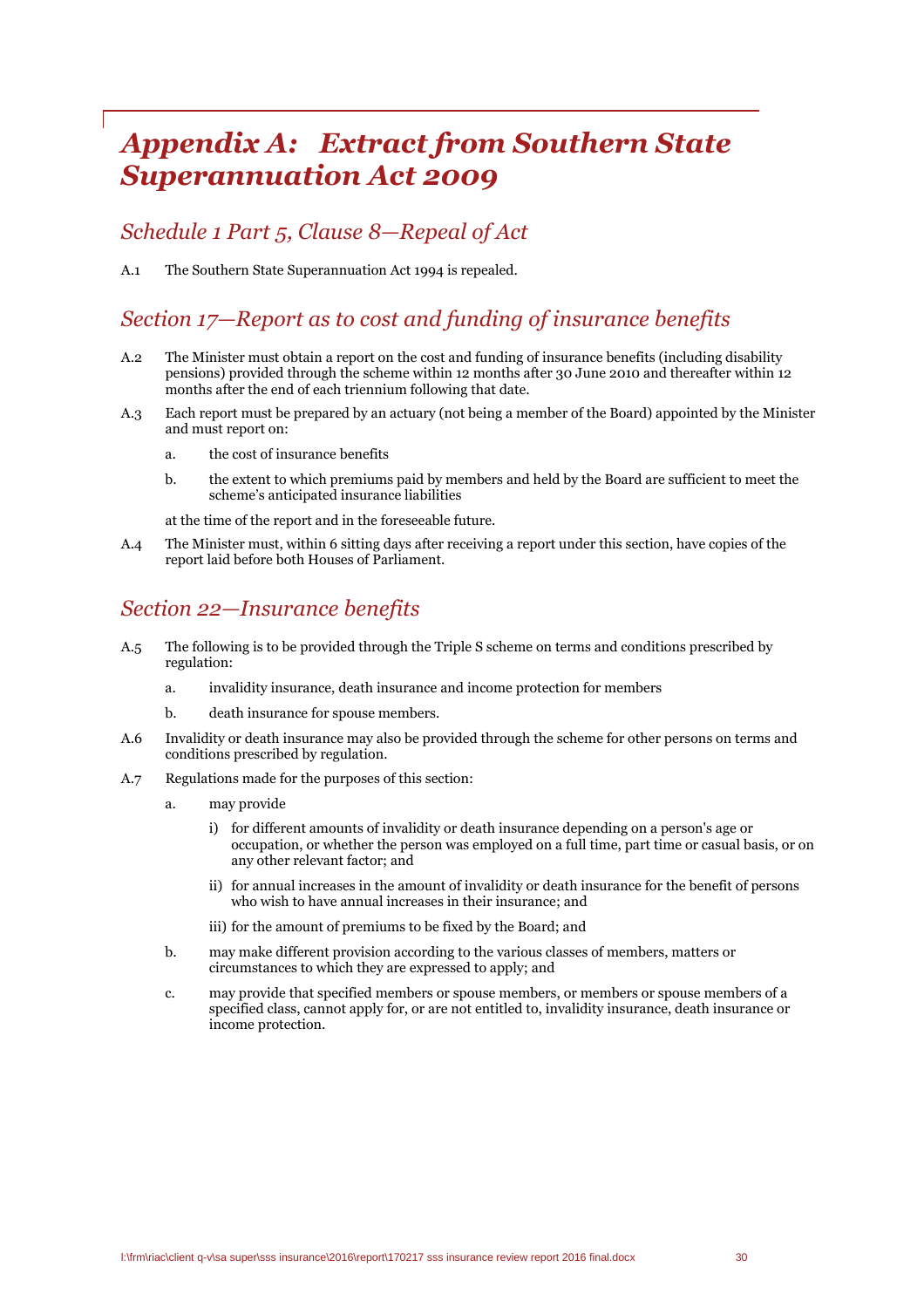## *Appendix B: IBNR calculations for Death and TPD insurance*

B.1 As noted in the body of the report, historical industry observed delay periods showed approximately:

- a. 90% of claims being reported within 6 months and 98% within 12 months for death claims
- b. 50% of claims being reported within 6 months, 80% within 12 months and 90% within 24 months for TPD claims.
- B.2 Super SA experience was showing slightly lower delays from that in 2010-13. TPD claim delays are similar to the historical observations above, and are showing increasing numbers of late claims in more recent years.

| <b>Cumulative</b>                           | $O-3$<br>mths | $3 - 6$<br>mths | $6-9$<br>mths | $9 - 12$<br>mths | $12 - 18$<br>mths | $18 - 24$<br>mths | $24 - 36$<br>mths | $36 - 48$<br>mths |
|---------------------------------------------|---------------|-----------------|---------------|------------------|-------------------|-------------------|-------------------|-------------------|
| 2010-13 % of claims paid<br>Death only      | 32%           | 62%             | 71%           | 79%              | 87%               | 95%               | 100%              | 100%              |
| 2010-13 % of claims paid<br><b>TPD</b> only | 45%           | 56%             | 66%           | 73%              | 82%               | $90\%$            | 100%              | 100%              |
| 2013-16 % of claims paid<br>Death only      | 30%           | 69%             | 84%           | 90%              | 93%               | $9.5\%$           | 99%               | 100%              |
| 2013-16 % of claims paid<br><b>TPD</b> only | 51%           | 56%             | 62%           | 66%              | 80%               | 87%               | 100%              | 100%              |

B.3 The effect of the IBNR on the actual number of claims for Death and TPD Insurance for 2013 to 2016 is shown below.

| <b>Claims known at 2016</b>                                                   | 2013 | 2014 | 2015         | 2016          | <b>Total</b> |
|-------------------------------------------------------------------------------|------|------|--------------|---------------|--------------|
| Claims in 2016 data<br>(unadjusted for IBNR)                                  | 161  | 171  | 151          | 97            | 580          |
| <b>Potential claims</b><br>(% of claims in 2013 data)                         |      |      | 4<br>(3%)    | 23<br>(24%)   | 27           |
| <b>IBNR</b> claims<br>(% of claims with potential)                            |      |      | 23<br>(15%)  | 84<br>(70%)   | 107          |
| Number of expected claims<br>(% of claims with potential and<br><b>IBNR</b> ) | 161  | 171  | 179<br>(18%) | 204<br>(110%) | 715          |

<sup>1</sup> Potential claims are claims arising from pending and declined claims at 30 June 2016, assuming 90% of all claims will be approved.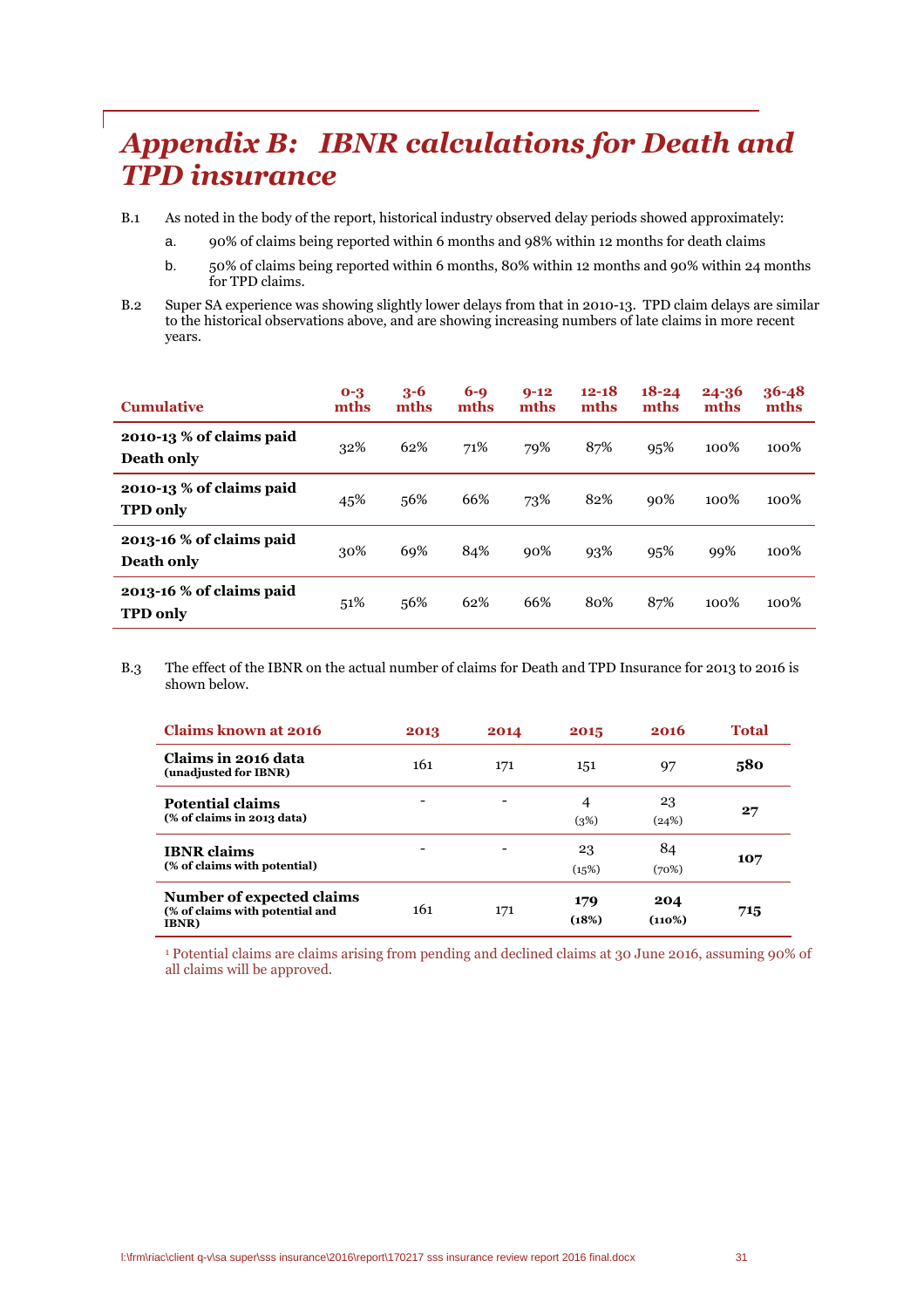## *Appendix C: Death and TPD insurance cover tables*

| <b>Age last</b><br>birthday | <b>One unit</b><br>$cover (*)$ | <b>Premium</b><br>per week (\$) | <b>Age last</b><br>birthday | <b>One unit</b><br>$cover (*)$ | <b>Premium</b><br>per week (\$) |
|-----------------------------|--------------------------------|---------------------------------|-----------------------------|--------------------------------|---------------------------------|
| Up to 34                    | 75,000                         | 0.75                            | 50                          | 27,000                         | 0.75                            |
| 35                          | 72,000                         | 0.75                            | 51                          | 24,000                         | 0.75                            |
| 36                          | 69,000                         | 0.75                            | 52                          | 22,000                         | 0.75                            |
| 37                          | 66,000                         | 0.75                            | 53                          | 20,000                         | 0.75                            |
| 38                          | 63,000                         | 0.75                            | 54                          | 18,000                         | 0.75                            |
| 39                          | 60,000                         | 0.75                            | 55                          | 16,000                         | 0.75                            |
| 40                          | 57,000                         | 0.75                            | 56                          | 14,000                         | 0.75                            |
| 41                          | 54,000                         | 0.75                            | 57                          | 12,500                         | 0.75                            |
| 42                          | 51,000                         | 0.75                            | 58                          | 11,000                         | 0.75                            |
| 43                          | 48,000                         | 0.75                            | 59                          | 10,000                         | 0.75                            |
| 44                          | 45,000                         | 0.75                            | 60                          | 9,000                          | 0.75                            |
| 45                          | 42,000                         | 0.75                            | 61                          | 8,000                          | 0.75                            |
| 46                          | 39,000                         | 0.75                            | 62                          | 7,000                          | 0.75                            |
| 47                          | 36,000                         | 0.75                            | 63                          | 6,000                          | 0.75                            |
| 48                          | 33,000                         | 0.75                            | 64                          | 5,000                          | 0.75                            |
| 49                          | 30,000                         | 0.75                            | $65+$                       | Not offered                    | Not offered                     |

C.1 The table below shows the current standard cover.